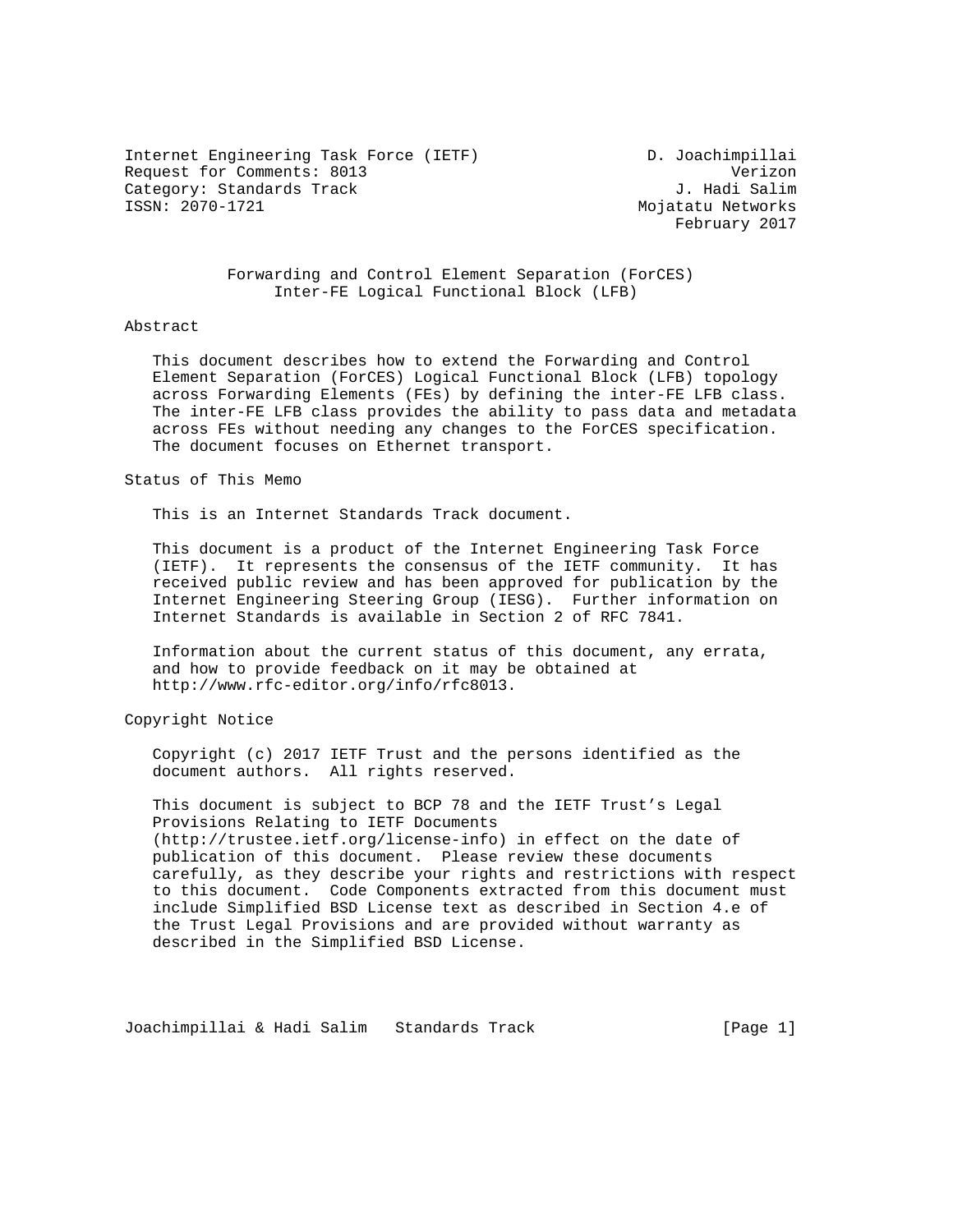Table of Contents

| 1.                                                   |  | 2              |
|------------------------------------------------------|--|----------------|
| 2.<br>Terminology and Conventions                    |  | $\overline{3}$ |
| 2.1.<br>Requirements Language                        |  | $\overline{3}$ |
|                                                      |  | $\overline{3}$ |
| Problem Scope and Use Cases<br>3.                    |  | $\overline{4}$ |
| 3.1.                                                 |  | $\overline{4}$ |
| 3.2.                                                 |  | $\overline{4}$ |
| 3.2.1. Basic IPv4 Router                             |  | $\overline{4}$ |
| Distributing the Basic IPv4 Router<br>3.2.1.1.       |  | 6              |
| 3.2.2. Arbitrary Network Function                    |  | $\overline{7}$ |
| 3.2.2.1. Distributing the Arbitrary Network Function |  | 8              |
| 4.                                                   |  | 8              |
| Inserting the Inter-FE LFB<br>4.1.                   |  | $\mathsf{R}$   |
| Inter-FE Ethernet Connectivity<br>5 <sub>1</sub>     |  | 10             |
| Inter-FE Ethernet Connectivity Issues<br>5.1.        |  | 10             |
| MTU Consideration<br>5 1 1                           |  | 10             |
| 5.1.2. Quality-of-Service Considerations             |  | 11             |
| 5.1.3. Congestion Considerations                     |  | 11             |
| Inter-FE Ethernet Encapsulation<br>5.2.              |  | 12             |
| 6. Detailed Description of the Ethernet Inter-FE LFB |  | 13             |
| 6.1.                                                 |  | 13             |
| Egress Processing<br>6.1.1.                          |  | 14             |
| 6.1.2.<br>Ingress Processing                         |  | 15             |
| 6.2.                                                 |  | 16             |
| Inter-FE LFB XML Model<br>6.3.                       |  | 17             |
| 7.                                                   |  | 21             |
| IEEE Assignment Considerations<br>8.                 |  | 21             |
| 9.                                                   |  | 22             |
|                                                      |  | 23             |
| Normative References<br>10.1.                        |  | 23             |
| 10.2.<br>Informative References                      |  | 24             |
| Acknowledgements                                     |  | 25             |
|                                                      |  | 25             |

# 1. Introduction

 In the ForCES architecture, a packet service can be modeled by composing a graph of one or more LFB instances. The reader is referred to the details in the ForCES model [RFC5812].

 The ForCES model describes the processing within a single Forwarding Element (FE) in terms of Logical Functional Blocks (LFBs), including provision for the Control Element (CE) to establish and modify that processing sequence, and the parameters of the individual LFBs.

Joachimpillai & Hadi Salim Standards Track [Page 2]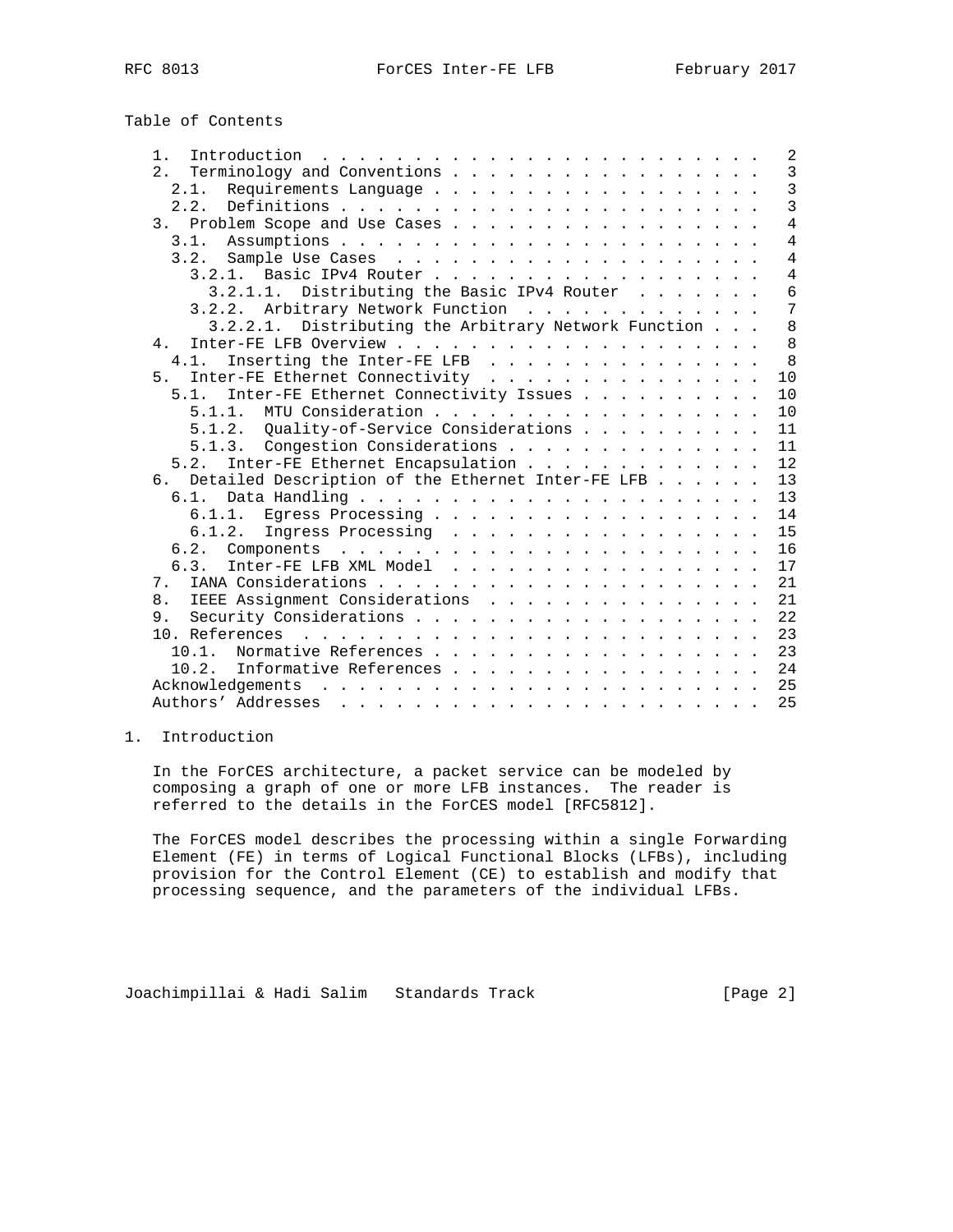Under some circumstances, it would be beneficial to be able to extend this view and the resulting processing across more than one FE. This may be in order to achieve scale by splitting the processing across elements or to utilize specialized hardware available on specific FEs.

 Given that the ForCES inter-LFB architecture calls for the ability to pass metadata between LFBs, it is imperative to define mechanisms to extend that existing feature and allow passing the metadata between LFBs across FEs.

 This document describes how to extend the LFB topology across FEs, i.e., inter-FE connectivity without needing any changes to the ForCES definitions. It focuses on using Ethernet as the interconnection between FEs.

- 2. Terminology and Conventions
- 2.1. Requirements Language

 The key words "MUST", "MUST NOT", "REQUIRED", "SHALL", "SHALL NOT", "SHOULD", "SHOULD NOT", "RECOMMENDED", "MAY", and "OPTIONAL" in this document are to be interpreted as described in [RFC2119].

2.2. Definitions

 This document depends on the terms (below) defined in several ForCES documents: [RFC3746], [RFC5810], [RFC5811], [RFC5812], [RFC7391], and [RFC7408].

 Control Element (CE) Forwarding Element (FE) FE Model LFB (Logical Functional Block) Class (or type) LFB Instance LFB Model LFB Metadata ForCES Component LFB Component

Joachimpillai & Hadi Salim Standards Track [Page 3]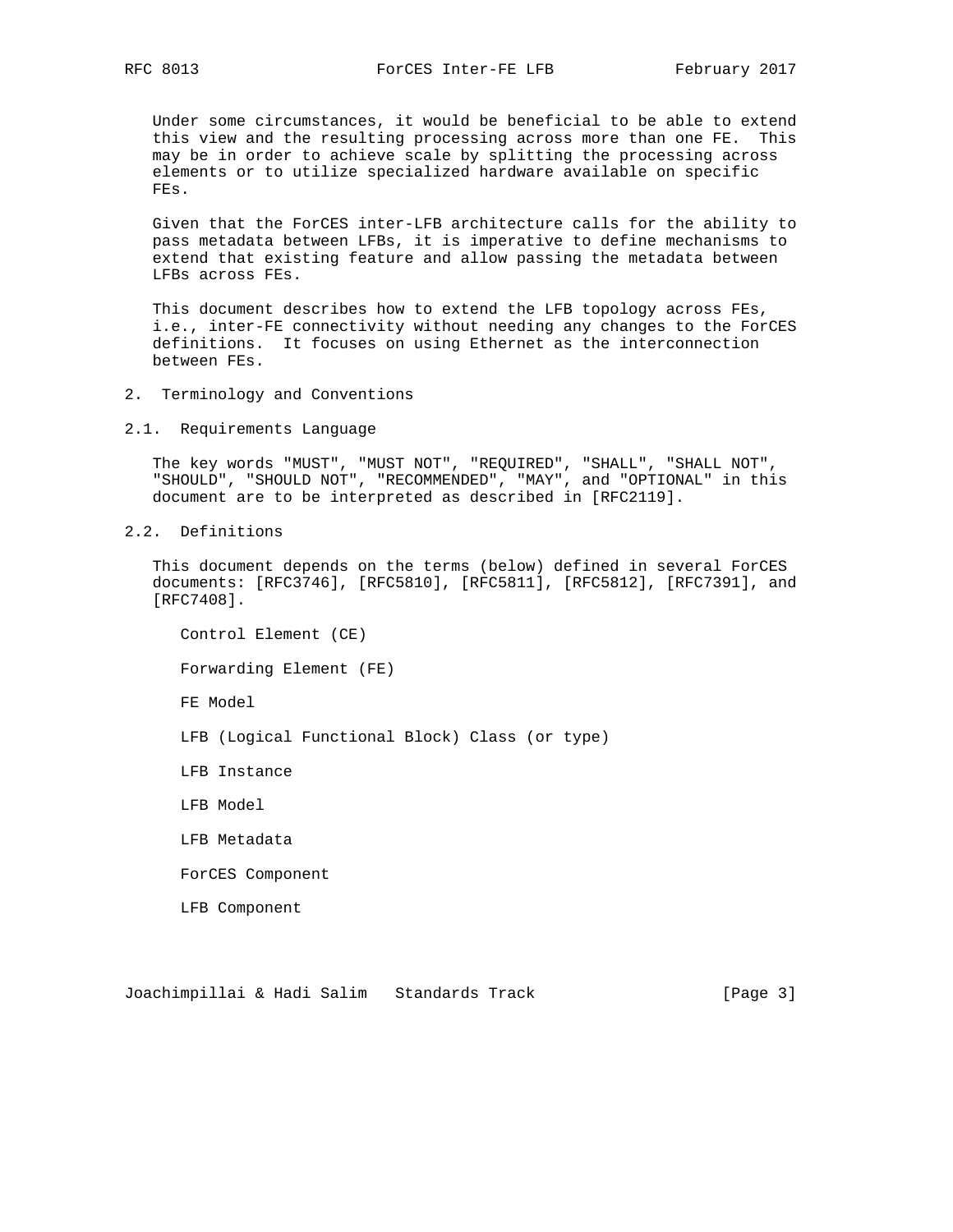ForCES Protocol Layer (ForCES PL)

ForCES Protocol Transport Mapping Layer (ForCES TML)

3. Problem Scope and Use Cases

 The scope of this document is to solve the challenge of passing ForCES-defined metadata alongside packet data across FEs (be they physical or virtual) for the purpose of distributing the LFB processing.

- 3.1. Assumptions
	- o The FEs involved in the inter-FE LFB belong to the same Network Element (NE) and are within a single administrative private network that is in close proximity.
	- o The FEs are already interconnected using Ethernet. We focus on Ethernet because it is commonly used for FE interconnection. Other higher transports (such as UDP over IP) or lower transports could be defined to carry the data and metadata, but these cases are not addressed in this document.
- 3.2. Sample Use Cases

 To illustrate the problem scope, we present two use cases where we start with a single FE running all the LFBs functionality and then split it into multiple FEs achieving the same end goals.

## 3.2.1. Basic IPv4 Router

 A sample LFB topology depicted in Figure 1 demonstrates a service graph for delivering a basic IPv4-forwarding service within one FE. For the purpose of illustration, the diagram shows LFB classes as graph nodes instead of multiple LFB class instances.

 Since the purpose of the illustration in Figure 1 is to showcase how data and metadata are sent down or upstream on a graph of LFB instances, it abstracts out any ports in both directions and talks about a generic ingress and egress LFB. Again, for illustration purposes, the diagram does not show exception or error paths. Also left out are details on Reverse Path Filtering, ECMP, multicast handling, etc. In other words, this is not meant to be a complete description of an IPv4-forwarding application; for a more complete example, please refer to the LFBLibrary document [RFC6956].

 The output of the ingress LFB(s) coming into the IPv4 Validator LFB will have both the IPv4 packets and, depending on the implementation,

Joachimpillai & Hadi Salim Standards Track [Page 4]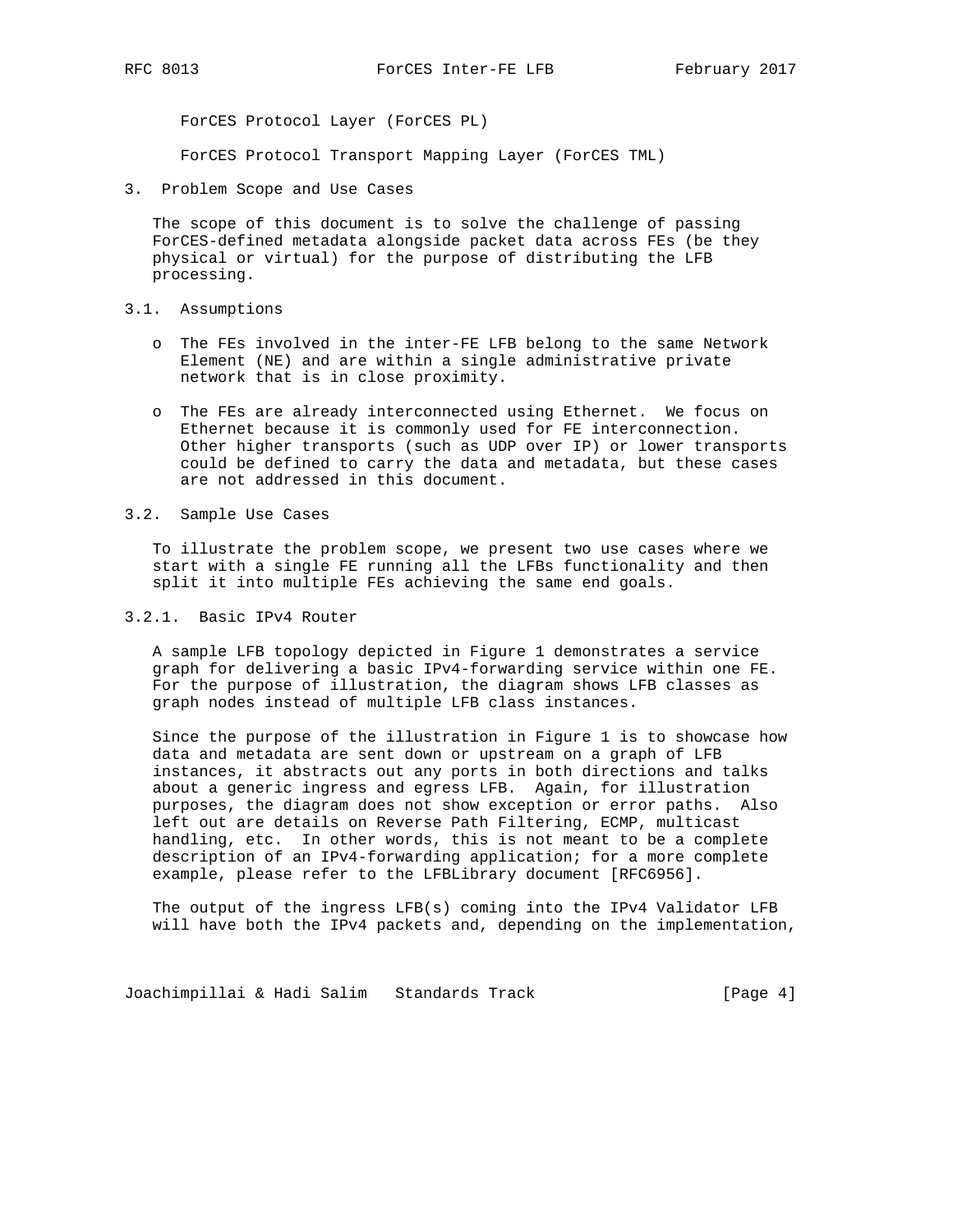a variety of ingress metadata such as offsets into the different headers, any classification metadata, physical and virtual ports encountered, tunneling information, etc. These metadata are lumped together as "ingress metadata".

 Once the IPv4 validator vets the packet (for example, it ensures that there is no expired TTL), it feeds the packet and inherited metadata into the IPv4 unicast LPM (Longest-Prefix-Matching) LFB.



Figure 1: Basic IPv4 Packet Service LFB Topology

 The IPv4 unicast LPM LFB does an LPM lookup on the IPv4 FIB using the destination IP address as a search key. The result is typically a next-hop selector, which is passed downstream as metadata.

 The NextHop LFB receives the IPv4 packet with associated next-hop (NH) information metadata. The NextHop LFB consumes the NH information metadata and derives a table index from it to look up the next-hop table in order to find the appropriate egress information. The lookup result is used to build the next-hop details to be used downstream on the egress. This information may include any source and destination information (for our purposes, which Media Access Control (MAC) addresses to use) as well as egress ports. (Note: It is also at this LFB where typically, the forwarding TTL-decrementing and IP checksum recalculation occurs.)

Joachimpillai & Hadi Salim Standards Track [Page 5]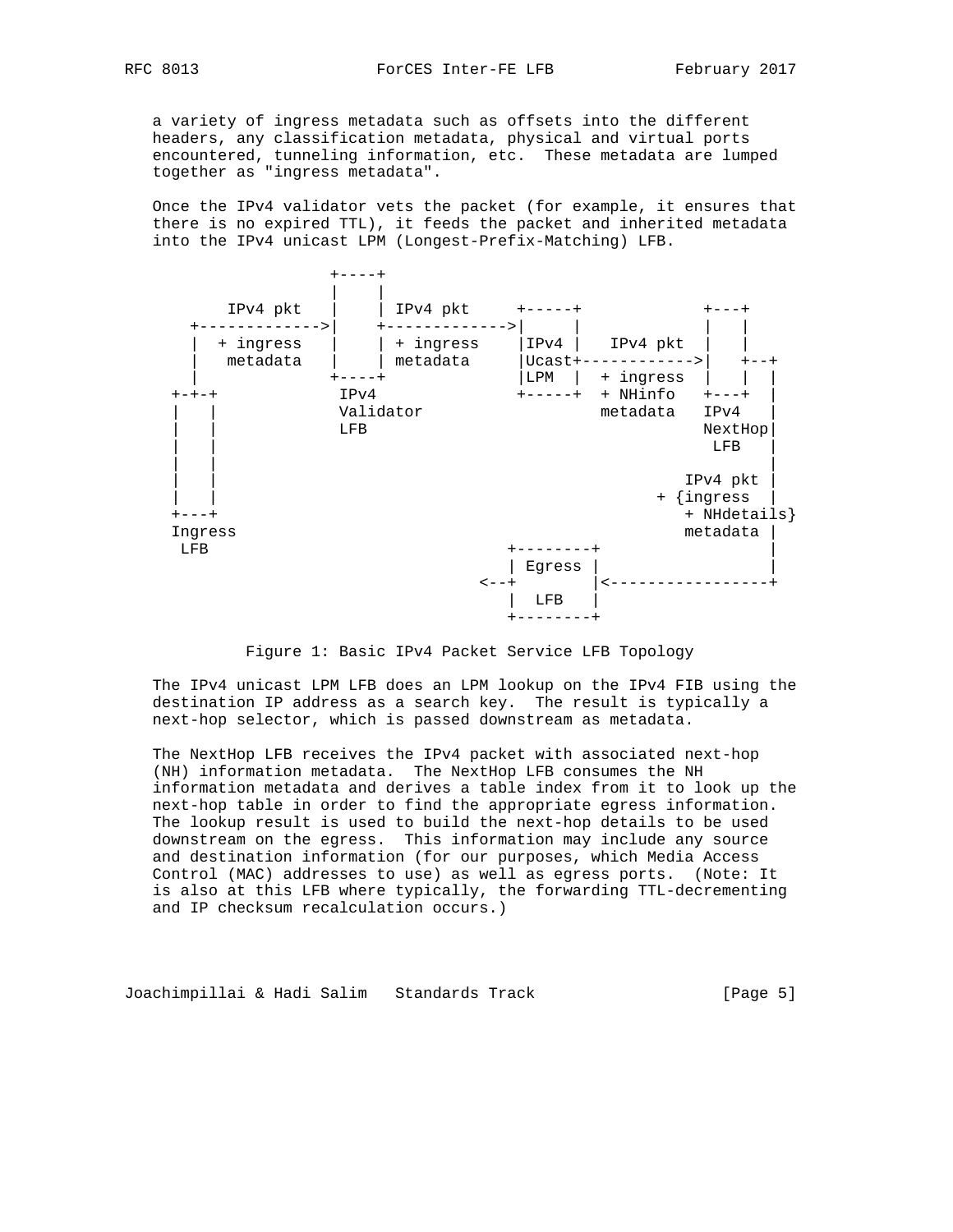The details of the egress LFB are considered out of scope for this discussion. Suffice it to say that somewhere within or beyond the Egress LFB, the IPv4 packet will be sent out a port (e.g., Ethernet, virtual or physical).

#### 3.2.1.1. Distributing the Basic IPv4 Router

 Figure 2 demonstrates one way that the router LFB topology in Figure 1 may be split across two FEs (e.g., two Application-Specific Integrated Circuits (ASICs)). Figure 2 shows the LFB topology split across FEs after the IPv4 unicast LPM LFB.



Figure 2: Split IPv4 Packet Service LFB Topology

 Some proprietary interconnections (for example, Broadcom HiGig over XAUI [brcm-higig]) are known to exist to carry both the IPv4 packet and the related metadata between the IPv4 Unicast LFB and IPv4NextHop LFB across the two FEs.

Joachimpillai & Hadi Salim Standards Track [Page 6]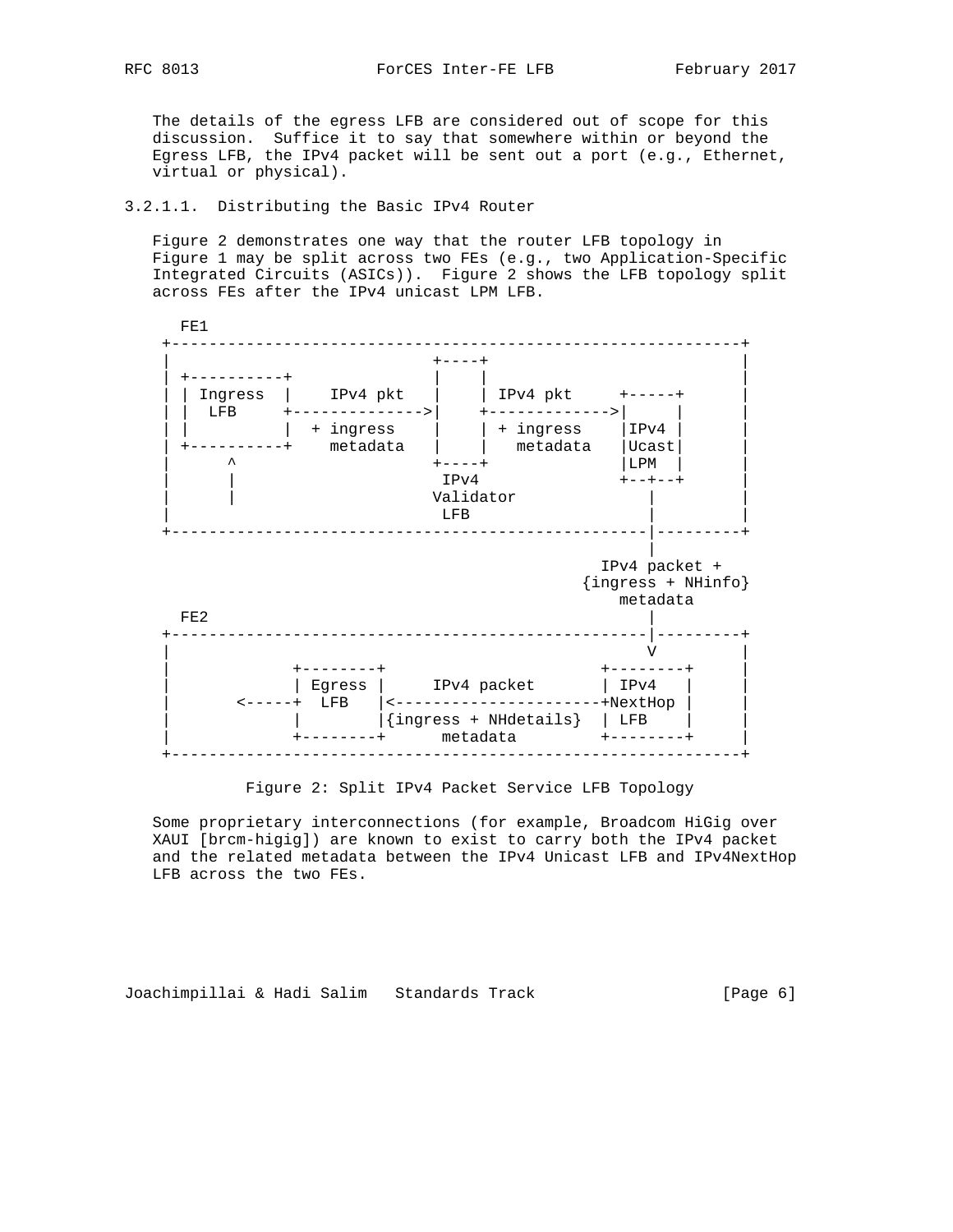This document defines the inter-FE LFB, a standard mechanism for encapsulating, generating, receiving, and decapsulating packets and associated metadata FEs over Ethernet.

3.2.2. Arbitrary Network Function

 In this section, we show an example of an arbitrary Network Function that is more coarsely grained in terms of functionality. Each Network Function may constitute more than one LFB.

| -----           |
|-----------------|
|                 |
|                 |
| NF3             |
|                 |
|                 |
| $+ - - + - - +$ |
|                 |
|                 |

Figure 3: A Network Function Service Chain within One FE

 The setup in Figure 3 is typical of most packet processing boxes where we have functions like deep packet inspection (DPI), NAT, Routing, etc., connected in such a topology to deliver a packet processing service to flows.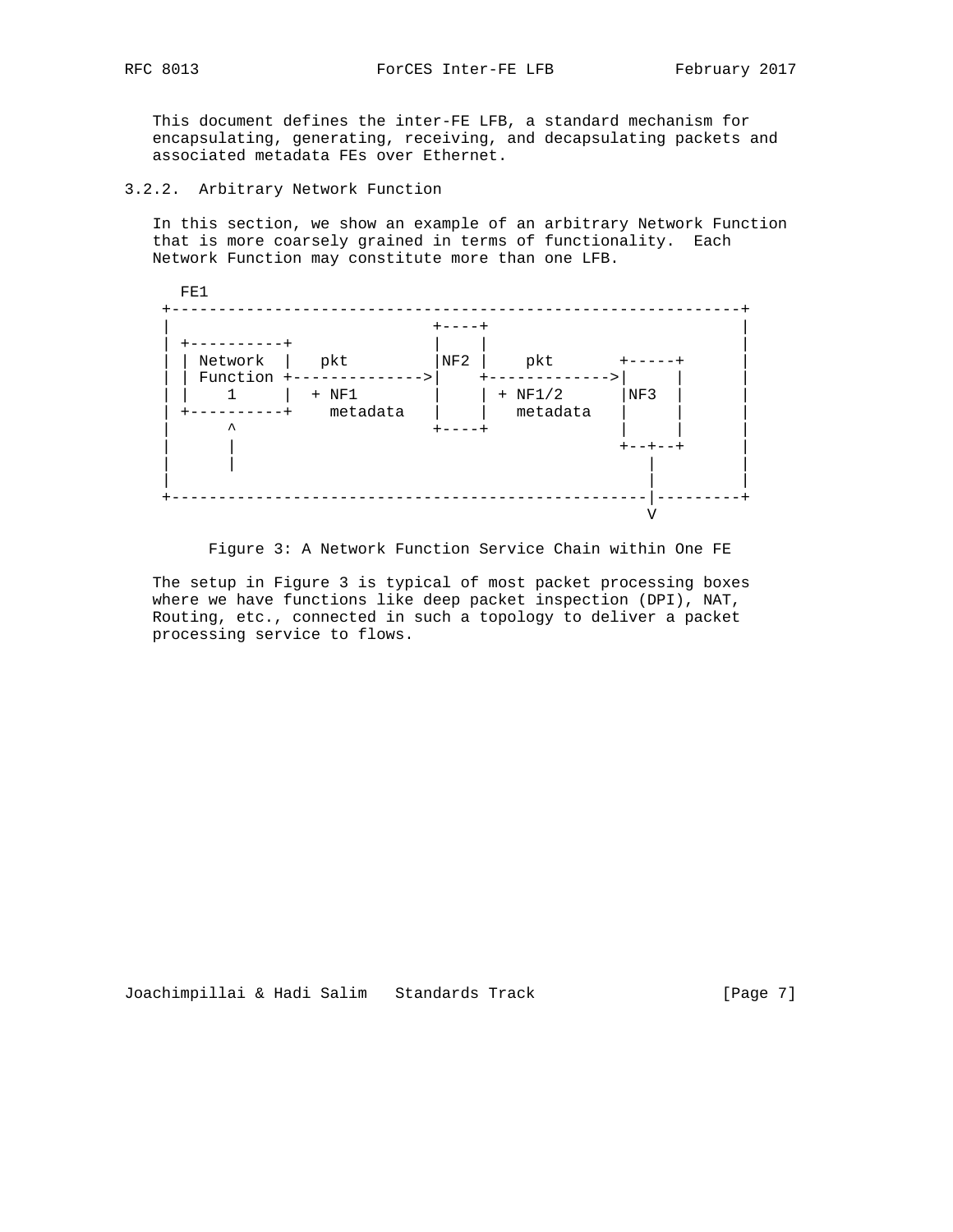# 3.2.2.1. Distributing the Arbitrary Network Function

 The setup in Figure 3 can be split across three FEs instead of as demonstrated in Figure 4. This could be motivated by scale-out reasons or because different vendors provide different functionality, which is plugged-in to provide such functionality. The end result is having the same packet service delivered to the different flows passing through.



 Figure 4: A Network Function Service Chain Distributed across Multiple FEs

## 4. Inter-FE LFB Overview

 We address the inter-FE connectivity requirements by defining the inter-FE LFB class. Using a standard LFB class definition implies no change to the basic ForCES architecture in the form of the core LFBs (FE Protocol or Object LFBs). This design choice was made after considering an alternative approach that would have required changes to both the FE Object capabilities (SupportedLFBs) and the LFBTopology component to describe the inter-FE connectivity capabilities as well as the runtime topology of the LFB instances.

### 4.1. Inserting the Inter-FE LFB ne 15

 The distributed LFB topology described in Figure 2 is re-illustrated in Figure 5 to show the topology location where the inter-FE LFB would fit in.

 As can be observed in Figure 5, the same details passed between IPv4 unicast LPM LFB and the IPv4 NH LFB are passed to the egress side of the inter-FE LFB. This information is illustrated as multiplicity of inputs into the egress inter-FE LFB instance. Each input represents a unique set of selection information.

Joachimpillai & Hadi Salim Standards Track [Page 8]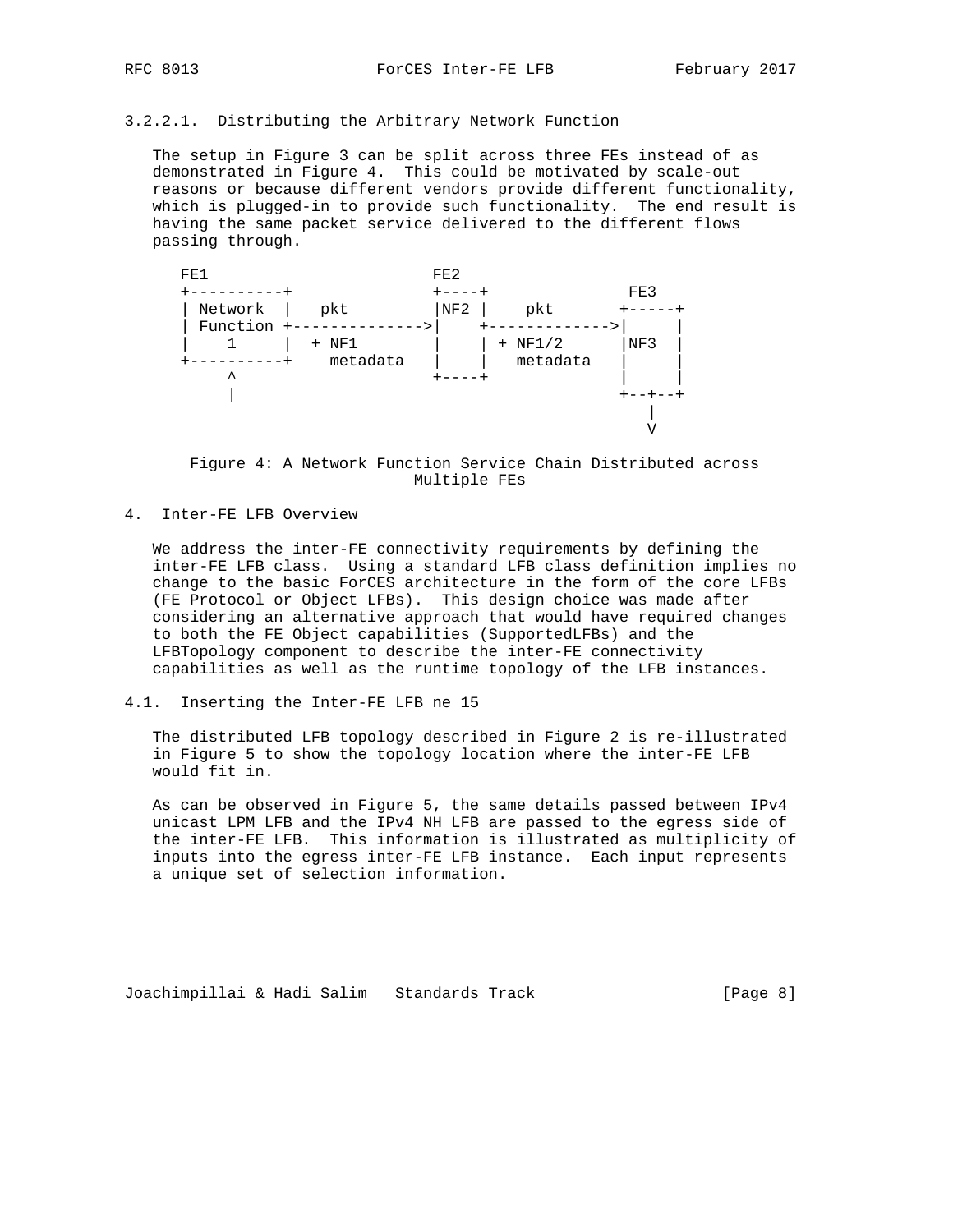

Figure 5: Split IPv4-Forwarding Service with Inter-FE LFB

Joachimpillai & Hadi Salim Standards Track [Page 9]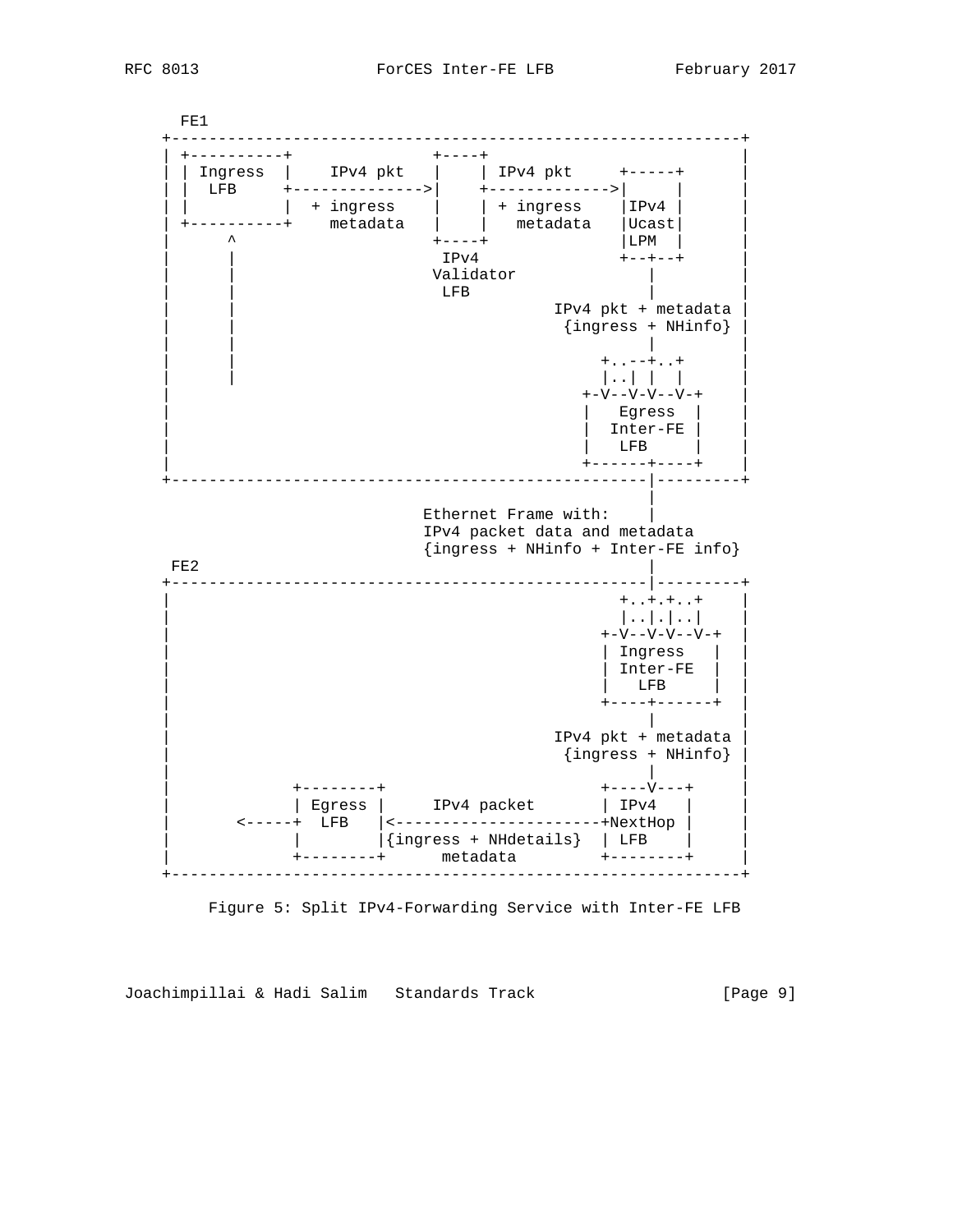The egress of the inter-FE LFB uses the received packet and metadata to select details for encapsulation when sending messages towards the selected neighboring FE. These details include what to communicate as the source and destination FEs (abstracted as MAC addresses as described in Section 5.2); in addition, the original metadata may be passed along with the original IPv4 packet.

 On the ingress side of the inter-FE LFB, the received packet and its associated metadata are used to decide the packet graph continuation. This includes which of the original metadata and on which next LFB class instance to continue processing. In Figure 5, an IPv4NextHop LFB instance is selected and the appropriate metadata is passed to it.

 The ingress side of the inter-FE LFB consumes some of the information passed and passes it the IPv4 packet alongside with the ingress and NHinfo metadata to the IPv4NextHop LFB as was done earlier in both Figures 1 and 2.

5. Inter-FE Ethernet Connectivity

 Section 5.1 describes some of the issues related to using Ethernet as the transport and how we mitigate them.

 Section 5.2 defines a payload format that is to be used over Ethernet. An existing implementation of this specification that runs on top of Linux Traffic Control [linux-tc] is described in [tc-ife].

5.1. Inter-FE Ethernet Connectivity Issues

 There are several issues that may occur due to using direct Ethernet encapsulation that need consideration.

### 5.1.1. MTU Consideration

 Because we are adding data to existing Ethernet frames, MTU issues may arise. We recommend:

- o Using large MTUs when possible (example with jumbo frames).
- o Limiting the amount of metadata that could be transmitted; our definition allows for filtering of select metadata to be encapsulated in the frame as described in Section 6. We recommend sizing the egress port MTU so as to allow space for maximum size of the metadata total size to allow between FEs. In such a setup, the port is configured to "lie" to the upper layers by claiming to have a lower MTU than it is capable of. Setting the MTU can be achieved by ForCES control of the port LFB (or some other

Joachimpillai & Hadi Salim Standards Track [Page 10]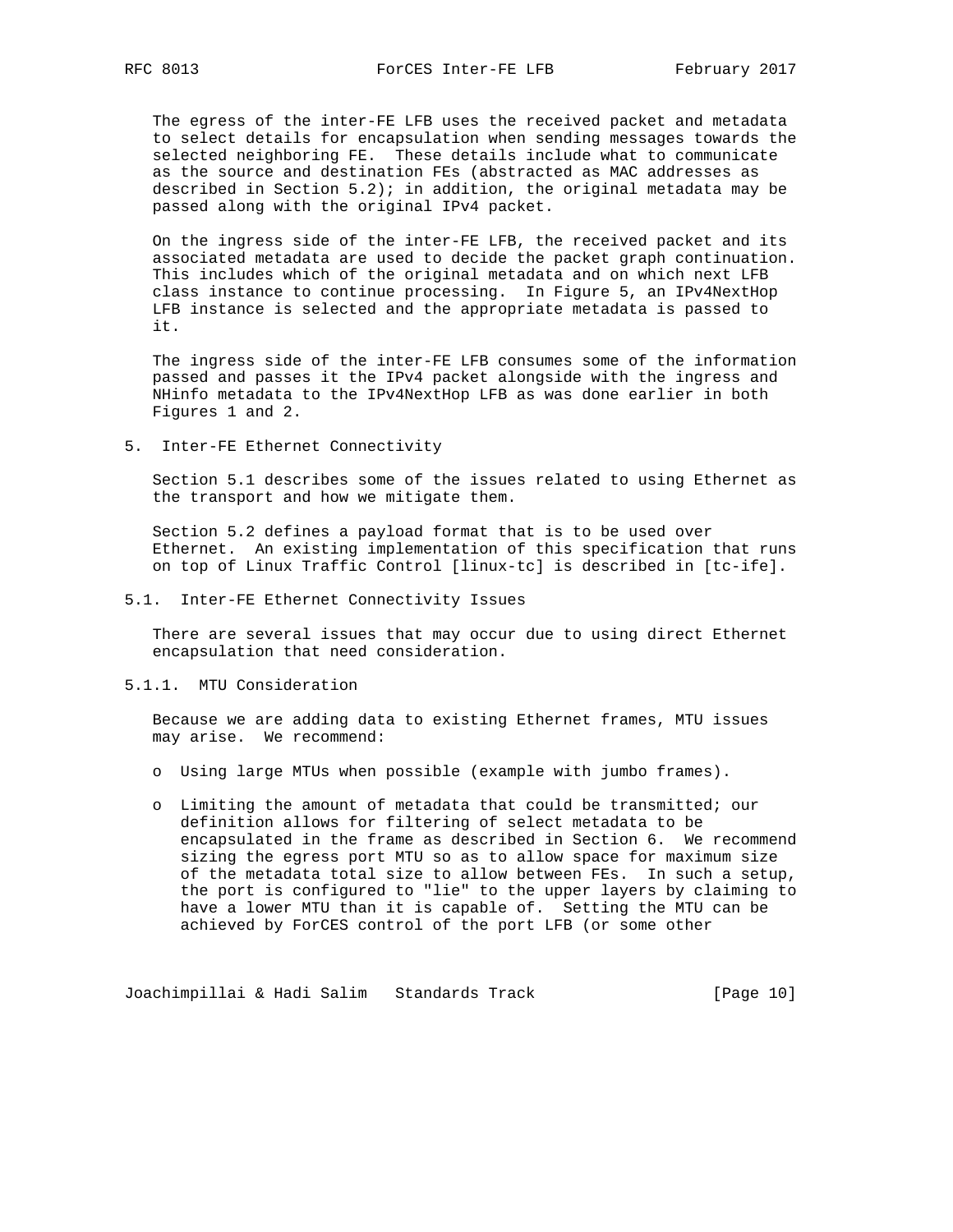configuration. In essence, the control plane when explicitly making a decision for the MTU settings of the egress port is implicitly deciding how much metadata will be allowed. Caution needs to be exercised on how low the resulting reported link MTU could be: for IPv4 packets, the minimum size is 64 octets [RFC791] and for IPv6 the minimum size is 1280 octets [RFC2460].

## 5.1.2. Quality-of-Service Considerations

 A raw packet arriving at the inter-FE LFB (from upstream LFB class instances) may have Class-of-Service (CoS) metadata indicating how it should be treated from a Quality-of-Service perspective.

 The resulting Ethernet frame will be eventually (preferentially) treated by a downstream LFB (typically a port LFB instance) and their CoS marks will be honored in terms of priority. In other words, the presence of the inter-FE LFB does not change the CoS semantics.

#### 5.1.3. Congestion Considerations

 Most of the traffic passing through FEs that utilize the inter-FE LFB is expected to be IP based, which is generally assumed to be congestion controlled [UDP-GUIDE]. For example, if congestion causes a TCP packet annotated with additional ForCES metadata to be dropped between FEs, the sending TCP can be expected to react in the same fashion as if that packet had been dropped at a different point on its path where ForCES is not involved. For this reason, additional inter-FE congestion-control mechanisms are not specified.

 However, the increased packet size due to the addition of ForCES metadata is likely to require additional bandwidth on inter-FE links in comparison to what would be required to carry the same traffic without ForCES metadata. Therefore, traffic engineering SHOULD be done when deploying inter-FE encapsulation.

 Furthermore, the inter-FE LFB MUST only be deployed within a single network (with a single network operator) or networks of an adjacent set of cooperating network operators where traffic is managed to avoid congestion. These are Controlled Environments, as defined by Section 3.6 of [UDP-GUIDE]. Additional measures SHOULD be imposed to restrict the impact of inter-FE-encapsulated traffic on other traffic; for example:

- o rate-limiting all inter-FE LFB traffic at an upstream LFB
- o managing circuit breaking [circuit-b]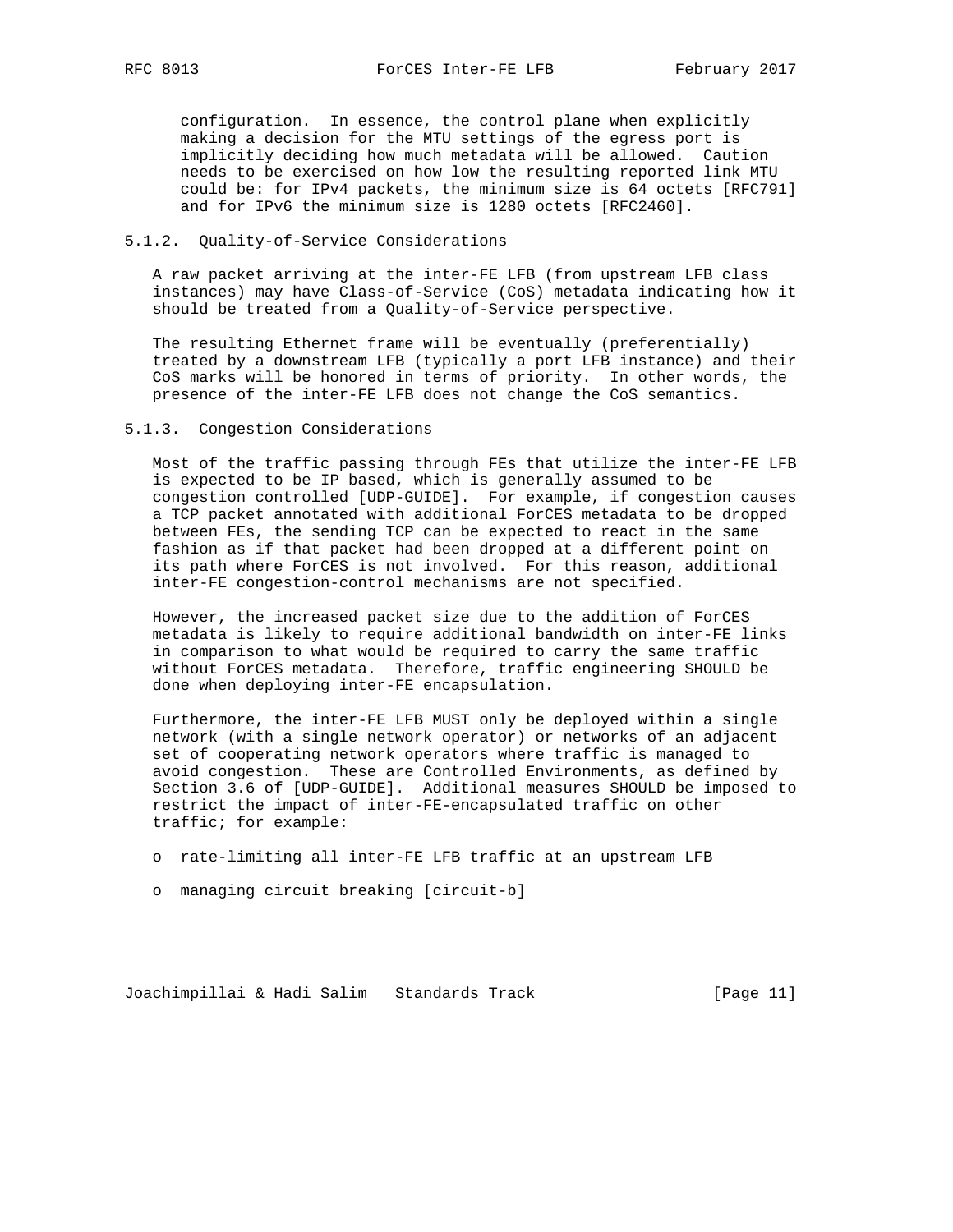- o Isolating the inter-FE traffic either via dedicated interfaces or VLANs
- 5.2. Inter-FE Ethernet Encapsulation

 The Ethernet wire encapsulation is illustrated in Figure 6. The process that leads to this encapsulation is described in Section 6. The resulting frame is 32-bit aligned.

| 1 2 3 4 5 6 7 8 9 0 1 2 3 4 5 6 7 8 9 0 1 2 3 4 5 6 7 8 9 |               |                    |  |  |
|-----------------------------------------------------------|---------------|--------------------|--|--|
|                                                           |               |                    |  |  |
| Destination MAC Address                                   |               |                    |  |  |
|                                                           |               |                    |  |  |
| Destination MAC Address                                   |               | Source MAC Address |  |  |
|                                                           |               |                    |  |  |
| Source MAC Address                                        |               |                    |  |  |
|                                                           |               |                    |  |  |
| Inter-FE ethertype                                        |               | Metadata length    |  |  |
| +-+-+-+-+-+-+-+-+-+-+-+                                   | -+-+-+-+-+-+- |                    |  |  |
| TLV encoded Metadata ~~~                                  |               |                    |  |  |
| +-+-+-+-+-+-+-+-+-+-+-+-+-+-+-+-+-+-+-+                   |               |                    |  |  |
| TLV encoded Metadata ~~~                                  |               |                    |  |  |
|                                                           |               |                    |  |  |
| Original packet data ~                                    |               |                    |  |  |
|                                                           |               |                    |  |  |

#### Figure 6: Packet Format Definition

 The Ethernet header (illustrated in Figure 6) has the following semantics:

- o The Destination MAC Address is used to identify the Destination FEID by the CE policy (as described in Section 6).
- o The Source MAC Address is used to identify the Source FEID by the CE policy (as described in Section 6).
- o The ethertype is used to identify the frame as inter-FE LFB type. Ethertype ED3E (base 16) is to be used.
- o The 16-bit metadata length is used to describe the total encoded metadata length (including the 16 bits used to encode the metadata length).
- o One or more 16-bit TLV-encoded metadatum follows the Metadata length field. The TLV type identifies the metadata ID. ForCES metadata IDs that have been registered with IANA will be used.

Joachimpillai & Hadi Salim Standards Track [Page 12]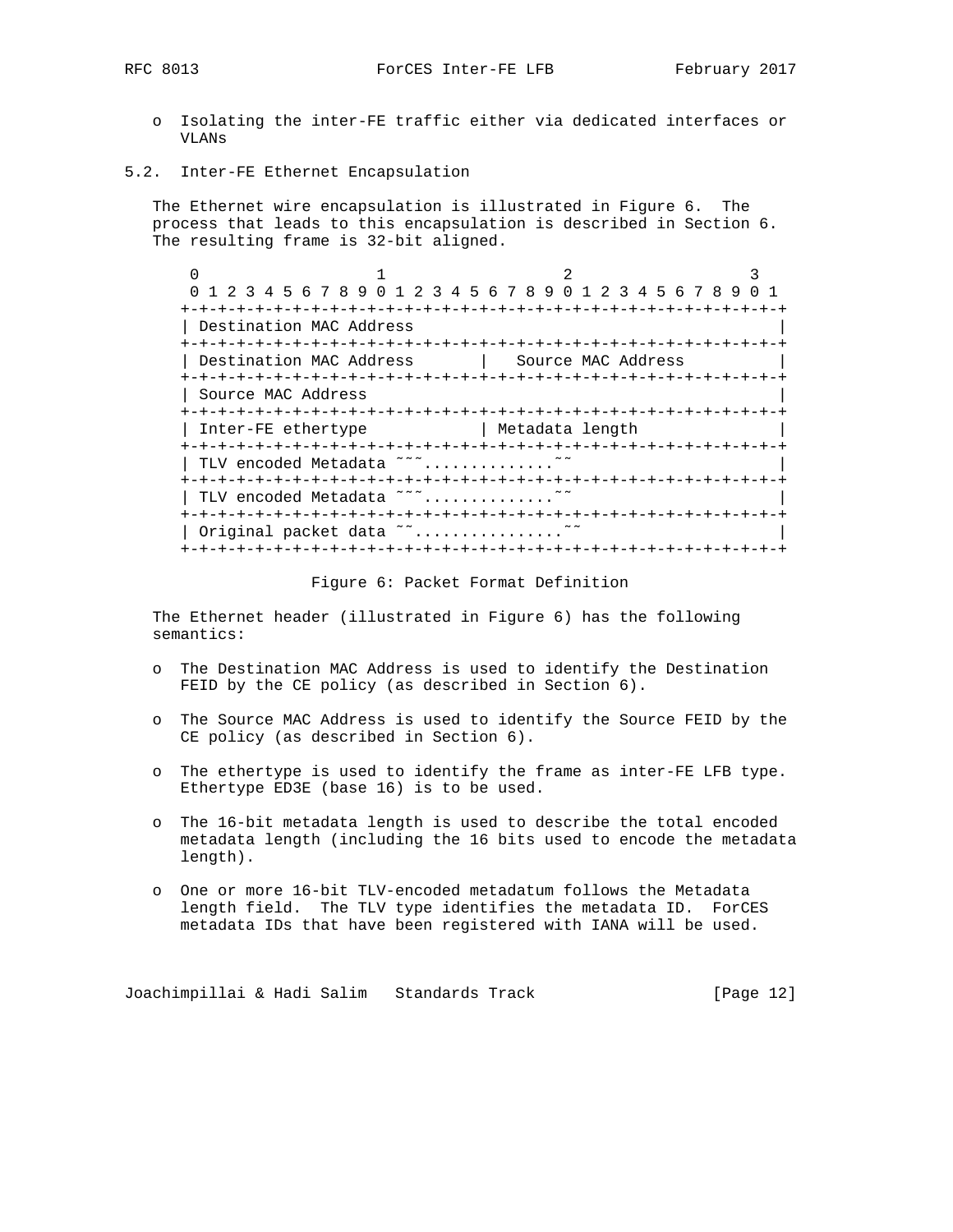All TLVs will be 32-bit-aligned. We recognize that using a 16-bit TLV restricts the metadata ID to 16 bits instead of a ForCES defined component ID space of 32 bits if an Index-Length-Value (ILV) is used. However, at the time of publication, we believe this is sufficient to carry all the information we need; the TLV approach has been selected because it saves us 4 bytes per metadatum transferred as compared to the ILV approach.

- o The original packet data payload is appended at the end of the metadata as shown.
- 6. Detailed Description of the Ethernet Inter-FE LFB

 The Ethernet inter-FE LFB has two LFB input port groups and three LFB output ports as shown in Figure 7.

 The inter-FE LFB defines two components used in aiding processing described in Section 6.1.

 +-----------------+ Inter-FE LFB | | Encapsulated | OUT2+--> Decapsulated Packet ------------->|IngressInGroup | + metadata Ethernet Frame | | | | raw Packet + | OUT1+--> Encapsulated Ethernet -------------->|EgressInGroup | Frame Metadata | EXCEPTIONOUT +--> ExceptionID, packet + metadata +-----------------+

Figure 7: Inter-FE LFB

### 6.1. Data Handling

 The inter-FE LFB (instance) can be positioned at the egress of a source FE. Figure 5 illustrates an example source FE in the form of FE1. In such a case, an inter-FE LFB instance receives, via port group EgressInGroup, a raw packet and associated metadata from the preceding LFB instances. The input information is used to produce a selection of how to generate and encapsulate the new frame. The set of all selections is stored in the LFB component IFETable described further below. The processed encapsulated Ethernet frame will go out on OUT1 to a downstream LFB instance when processing succeeds or to the EXCEPTIONOUT port in the case of failure.

Joachimpillai & Hadi Salim Standards Track [Page 13]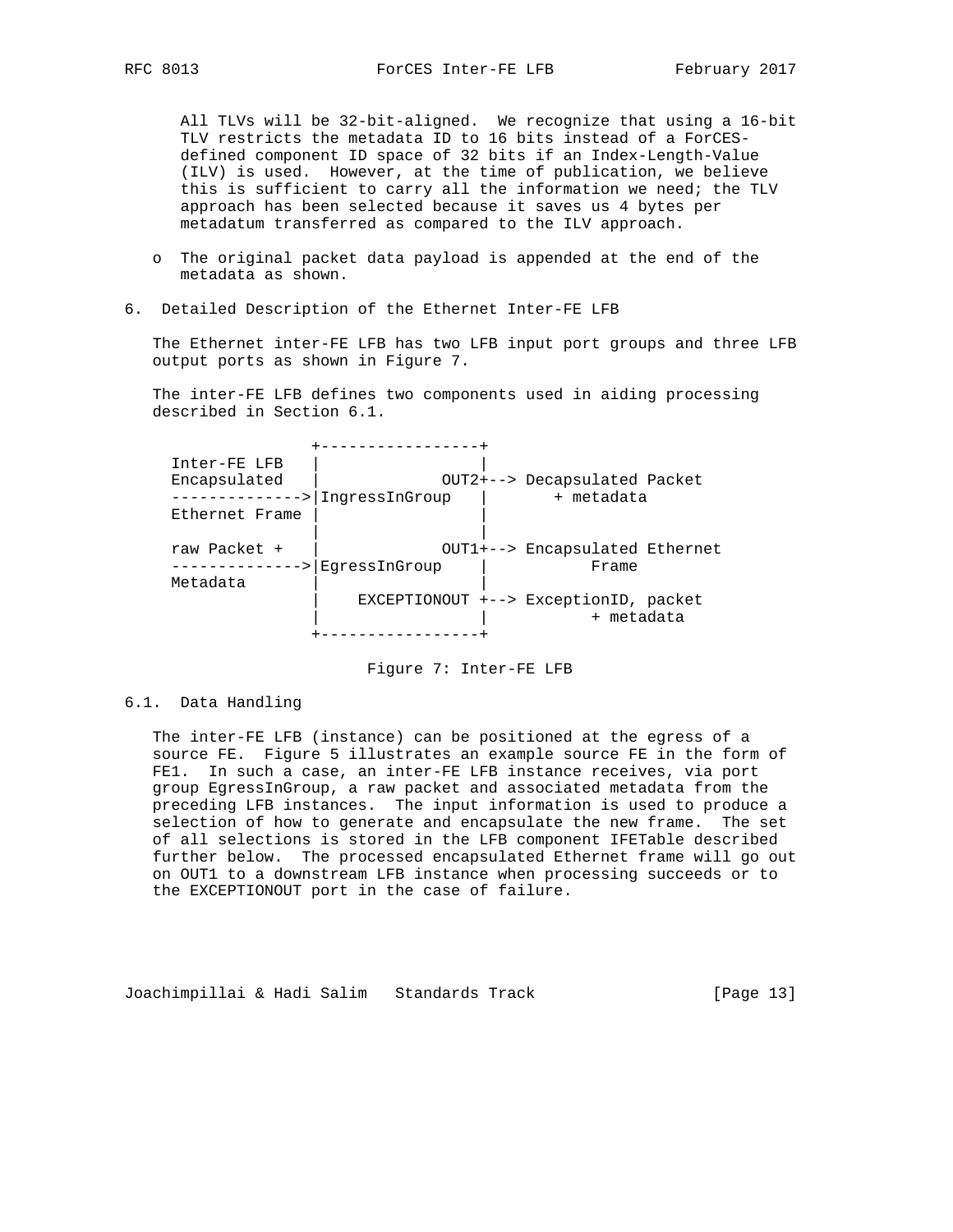The inter-FE LFB (instance) can be positioned at the ingress of a receiving FE. Figure 5 illustrates an example destination FE in the form of FE1. In such a case, an inter-FE LFB receives, via an LFB port in the IngressInGroup, an encapsulated Ethernet frame. Successful processing of the packet will result in a raw packet with associated metadata IDs going downstream to an LFB connected on OUT2. On failure, the data is sent out EXCEPTIONOUT.

# 6.1.1. Egress Processing

 The egress inter-FE LFB receives packet data and any accompanying metadatum at an LFB port of the LFB instance's input port group labeled EgressInGroup.

 The LFB implementation may use the incoming LFB port (within the LFB port group EgressInGroup) to map to a table index used to look up the IFETable table.

 If the lookup is successful, a matched table row that has the IFEInfo details is retrieved with the tuple (optional IFETYPE, optional StatId, Destination MAC address (DSTFE), Source MAC address (SRCFE), and optional metafilters). The metafilters lists define a whitelist of which metadatum are to be passed to the neighboring FE. The inter-FE LFB will perform the following actions using the resulting tuple:

- o Increment statistics for packet and byte count observed at the corresponding IFEStats entry.
- o When the MetaFilterList is present, walk each received metadatum and apply it against the MetaFilterList. If no legitimate metadata is found that needs to be passed downstream, then the processing stops and the packet and metadata are sent out the EXCEPTIONOUT port with the exceptionID of EncapTableLookupFailed [RFC6956].
- o Check that the additional overhead of the Ethernet header and encapsulated metadata will not exceed MTU. If it does, increment the error-packet-count statistics and send the packet and metadata out the EXCEPTIONOUT port with the exceptionID of FragRequired [RFC6956].
- o Create the Ethernet header.
- o Set the Destination MAC address of the Ethernet header with the value found in the DSTFE field.

Joachimpillai & Hadi Salim Standards Track [Page 14]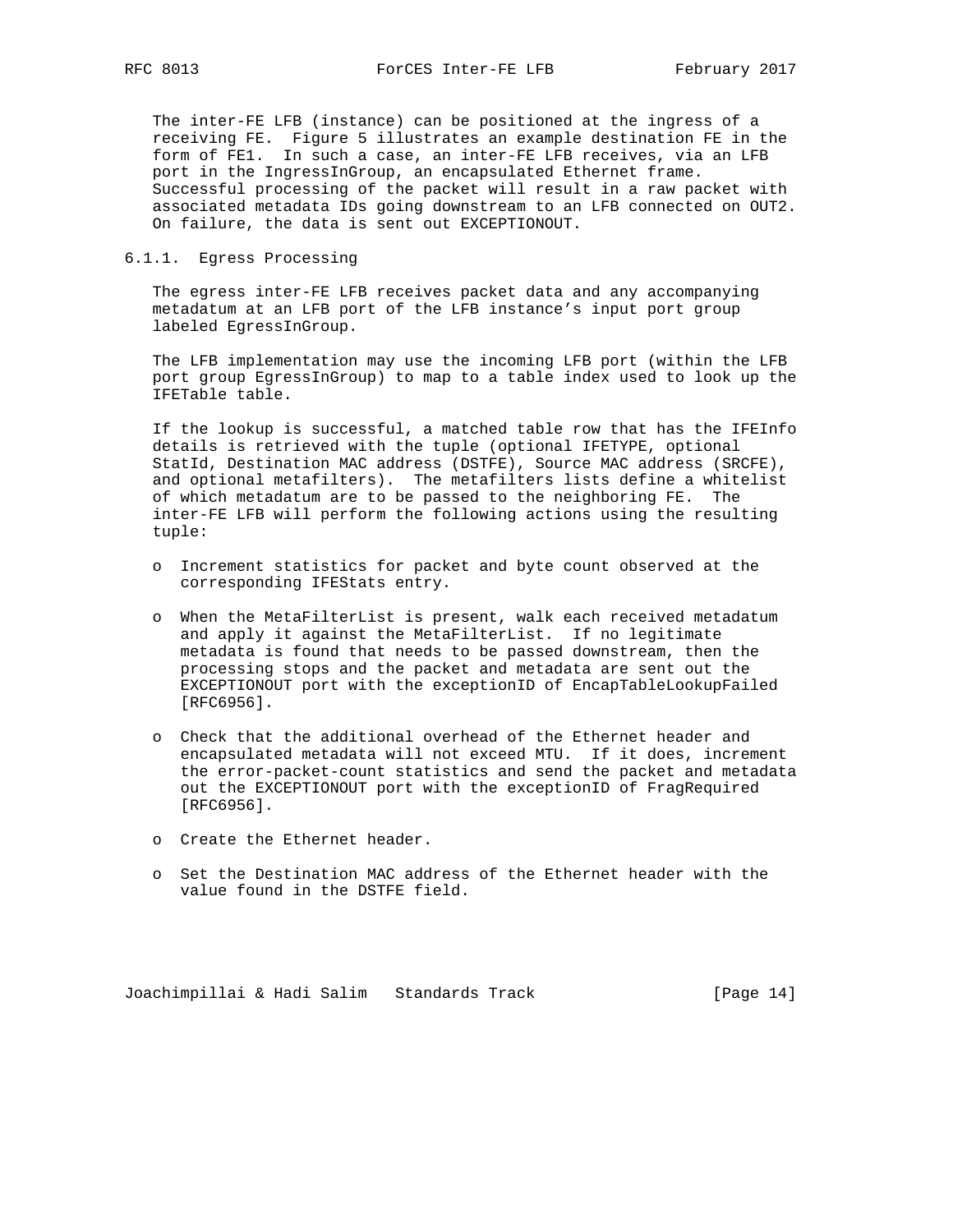- o Set the Source MAC address of the Ethernet header with the value found in the SRCFE field.
- o If the optional IFETYPE is present, set the ethertype to the value found in IFETYPE. If IFETYPE is absent, then the standard inter- FE LFB ethertype ED3E (base 16) is used.
- o Encapsulate each allowed metadatum in a TLV. Use the metaID as the "type" field in the TLV header. The TLV should be aligned to 32 bits. This means you may need to add a padding of zeroes at the end of the TLV to ensure alignment.
- o Update the metadata length to the sum of each TLV's space plus 2 bytes (a 16-bit space for the Metadata length field).

 The resulting packet is sent to the next LFB instance connected to the OUT1 LFB-port, typically a port LFB.

 In the case of a failed lookup, the original packet and associated metadata is sent out the EXCEPTIONOUT port with the exceptionID of EncapTableLookupFailed [RFC6956]. Note that the EXCEPTIONOUT LFB port is merely an abstraction and implementation may in fact drop packets as described above.

# 6.1.2. Ingress Processing

 An ingressing inter-FE LFB packet is recognized by inspecting the ethertype, and optionally the destination and source MAC addresses. A matching packet is mapped to an LFB instance port in the IngressInGroup. The IFETable table row entry matching the LFB instance port may have optionally programmed metadata filters. In such a case, the ingress processing should use the metadata filters as a whitelist of what metadatum is to be allowed.

- o Increment statistics for packet and byte count observed.
- o Look at the metadata length field and walk the packet data, extracting the metadata values from the TLVs. For each metadatum extracted, in the presence of metadata filters, the metaID is compared against the relevant IFETable row metafilter list. If the metadatum is recognized and allowed by the filter, the corresponding implementation Metadatum field is set. If an unknown metadatum ID is encountered or if the metaID is not in the allowed filter list, then the implementation is expected to ignore it, increment the packet error statistic, and proceed processing other metadatum.

Joachimpillai & Hadi Salim Standards Track [Page 15]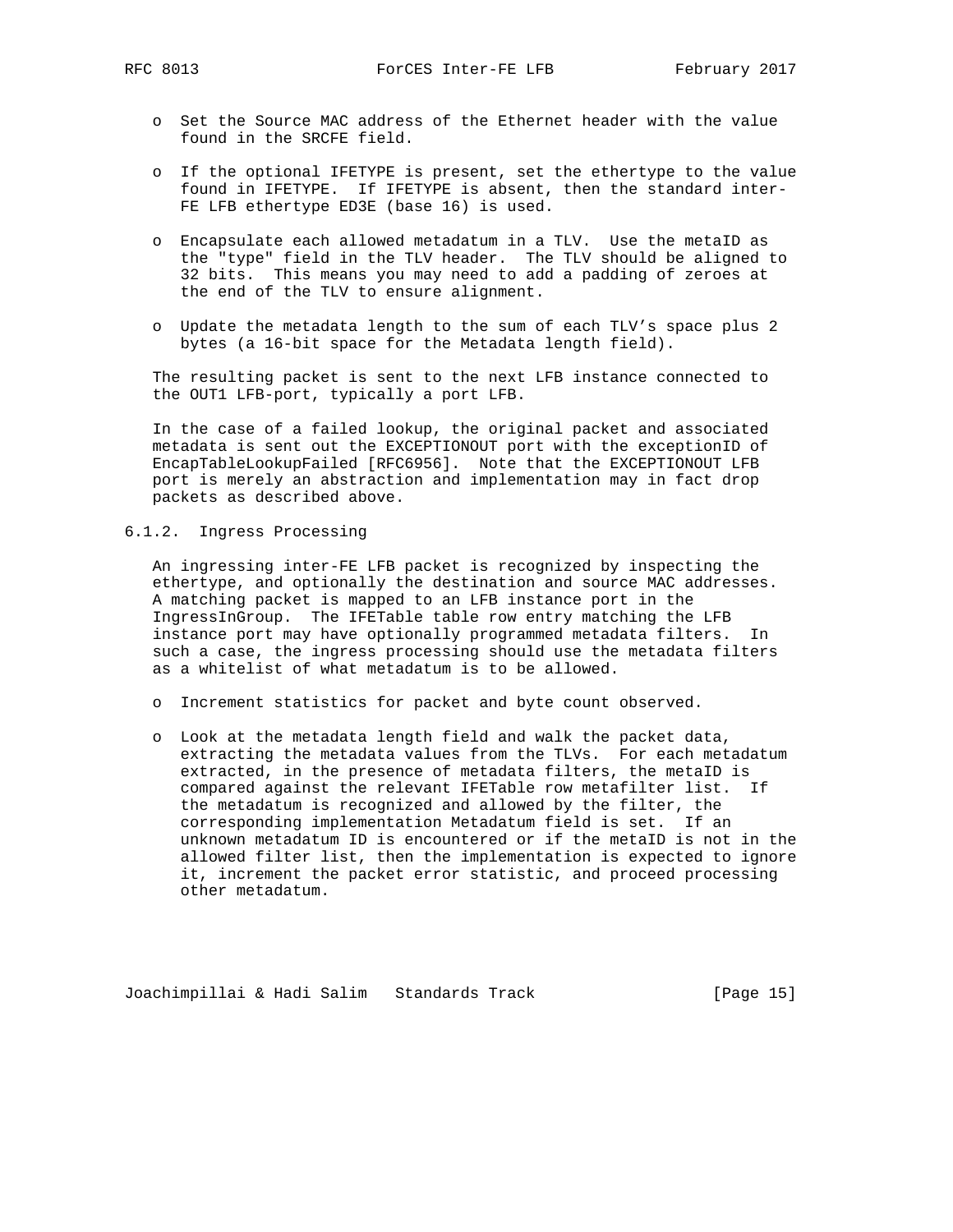o Upon completion of processing all the metadata, the inter-FE LFB instance resets the data point to the original payload (i.e., skips the IFE header information). At this point, the original packet that was passed to the egress inter-FE LFB at the source FE is reconstructed. This data is then passed along with the reconstructed metadata downstream to the next LFB instance in the graph.

 In the case of a processing failure of either ingress or egress positioning of the LFB, the packet and metadata are sent out the EXCEPTIONOUT LFB port with the appropriate error ID. Note that the EXCEPTIONOUT LFB port is merely an abstraction and implementation may in fact drop packets as described above.

#### 6.2. Components

 There are two LFB components accessed by the CE. The reader is asked to refer to the definitions in Figure 8.

 The first component, populated by the CE, is an array known as the "IFETable" table. The array rows are made up of IFEInfo structure. The IFEInfo structure constitutes the optional IFETYPE, the optionally present StatId, the Destination MAC address (DSTFE), the Source MAC address (SRCFE), and an optionally present array of allowed metaIDs (MetaFilterList).

 The second component (ID 2), populated by the FE and read by the CE, is an indexed array known as the "IFEStats" table. Each IFEStats row carries statistics information in the structure bstats.

 A note about the StatId relationship between the IFETable table and the IFEStats table -- an implementation may choose to map between an IFETable row and IFEStats table row using the StatId entry in the matching IFETable row. In that case, the IFETable StatId must be present. An alternative implementation may map an IFETable row to an IFEStats table row at provisioning time. Yet another alternative implementation may choose not to use the IFETable row StatId and instead use the IFETable row index as the IFEStats index. For these reasons, the StatId component is optional.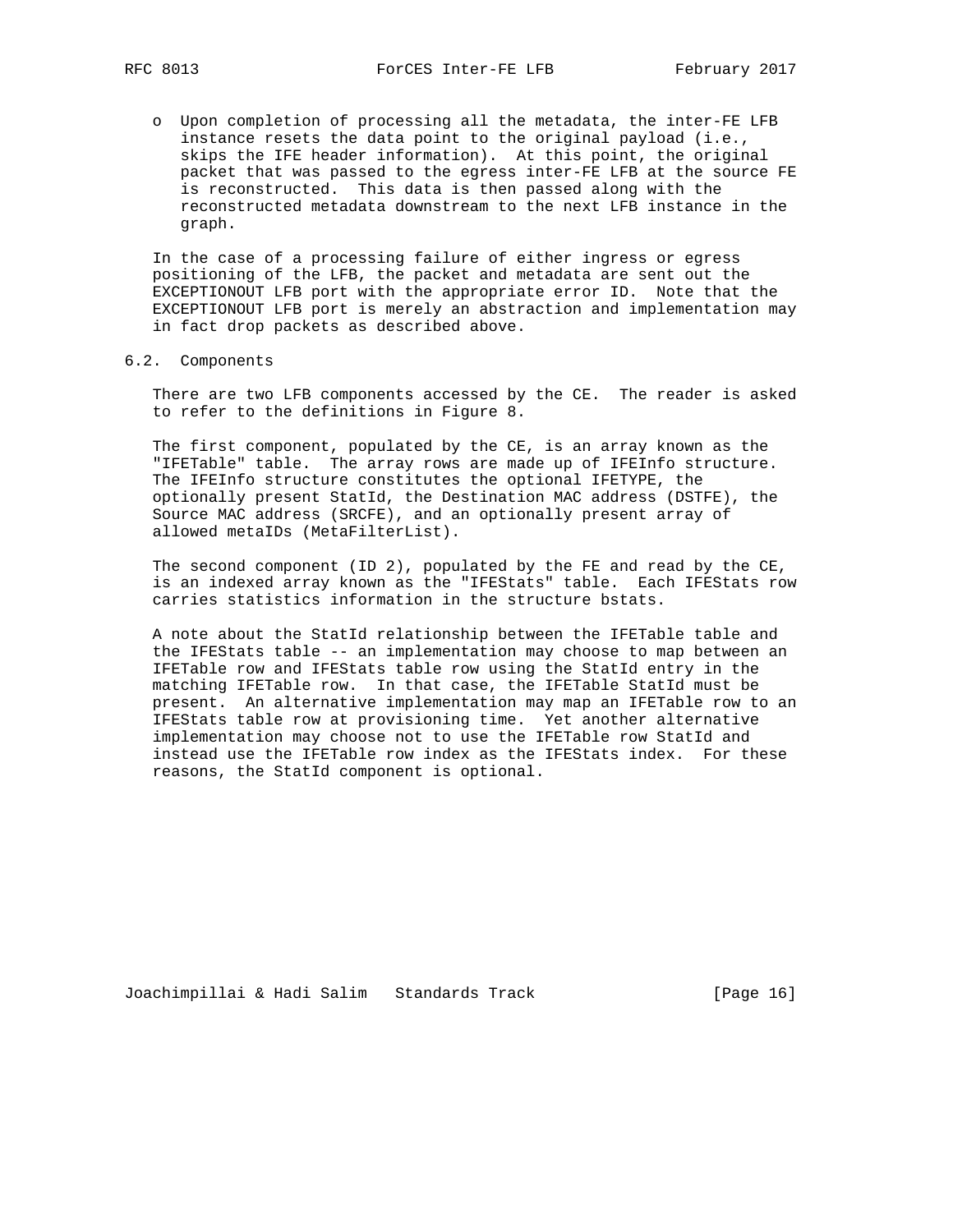```
6.3. Inter-FE LFB XML Model
```

```
 <LFBLibrary xmlns="urn:ietf:params:xml:ns:forces:lfbmodel:1.1"
     xmlns:xsi="http://www.w3.org/2001/XMLSchema-instance"
       provides="IFE">
  <frameDefs>
     <frameDef>
         <name>PacketAny</name>
          <synopsis>Arbitrary Packet</synopsis>
     </frameDef>
     <frameDef>
         <name>InterFEFrame</name>
         <synopsis>
                 Ethernet frame with encapsulated IFE information
         </synopsis>
     </frameDef>
  </frameDefs>
  <dataTypeDefs>
    <dataTypeDef>
       <name>bstats</name>
       <synopsis>Basic stats</synopsis>
    <struct>
        <component componentID="1">
         <name>bytes</name>
         <synopsis>The total number of bytes seen</synopsis>
         <typeRef>uint64</typeRef>
        </component>
        <component componentID="2">
         <name>packets</name>
         <synopsis>The total number of packets seen</synopsis>
         <typeRef>uint32</typeRef>
        </component>
        <component componentID="3">
         <name>errors</name>
         <synopsis>The total number of packets with errors</synopsis>
         <typeRef>uint32</typeRef>
        </component>
    </struct>
```
</dataTypeDef>

Joachimpillai & Hadi Salim Standards Track [Page 17]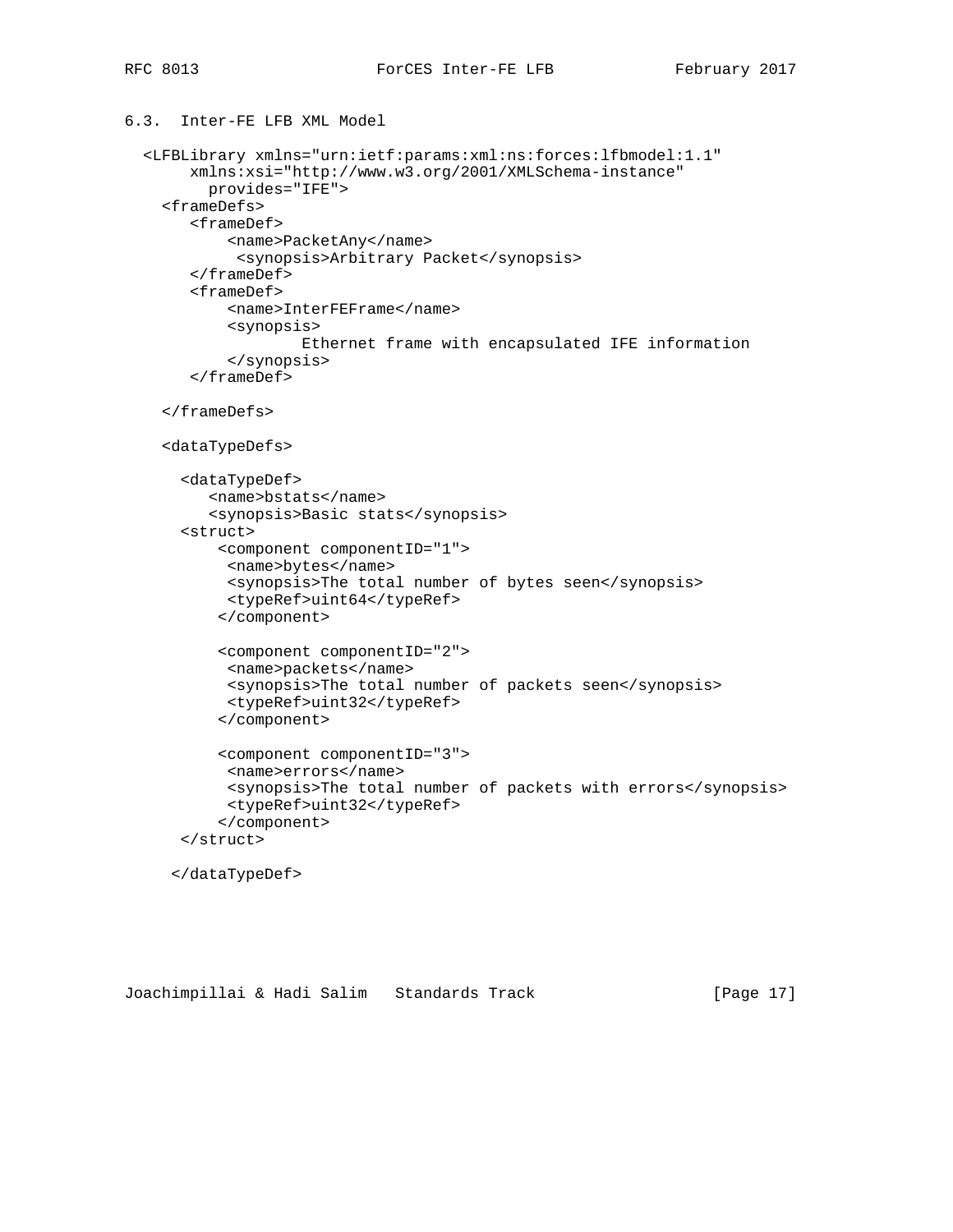```
 <dataTypeDef>
   <name>IFEInfo</name>
   <synopsis>Describing IFE table row Information</synopsis>
   <struct>
      <component componentID="1">
        <name>IFETYPE</name>
        <synopsis>
            The ethertype to be used for outgoing IFE frame
        </synopsis>
        <optional/>
        <typeRef>uint16</typeRef>
      </component>
      <component componentID="2">
        <name>StatId</name>
        <synopsis>
            The Index into the stats table
        </synopsis>
        <optional/>
        <typeRef>uint32</typeRef>
      </component>
      <component componentID="3">
        <name>DSTFE</name>
        <synopsis>
                 The destination MAC address of the destination FE
        </synopsis>
        <typeRef>byte[6]</typeRef>
      </component>
      <component componentID="4">
        <name>SRCFE</name>
        <synopsis>
                 The source MAC address used for the source FE
        </synopsis>
        <typeRef>byte[6]</typeRef>
      </component>
      <component componentID="5">
        <name>MetaFilterList</name>
        <synopsis>
                The allowed metadata filter table
        </synopsis>
        <optional/>
        <array type="variable-size">
          <typeRef>uint32</typeRef>
        </array>
       </component>
   </struct>
</dataTypeDef>
```
Joachimpillai & Hadi Salim Standards Track [Page 18]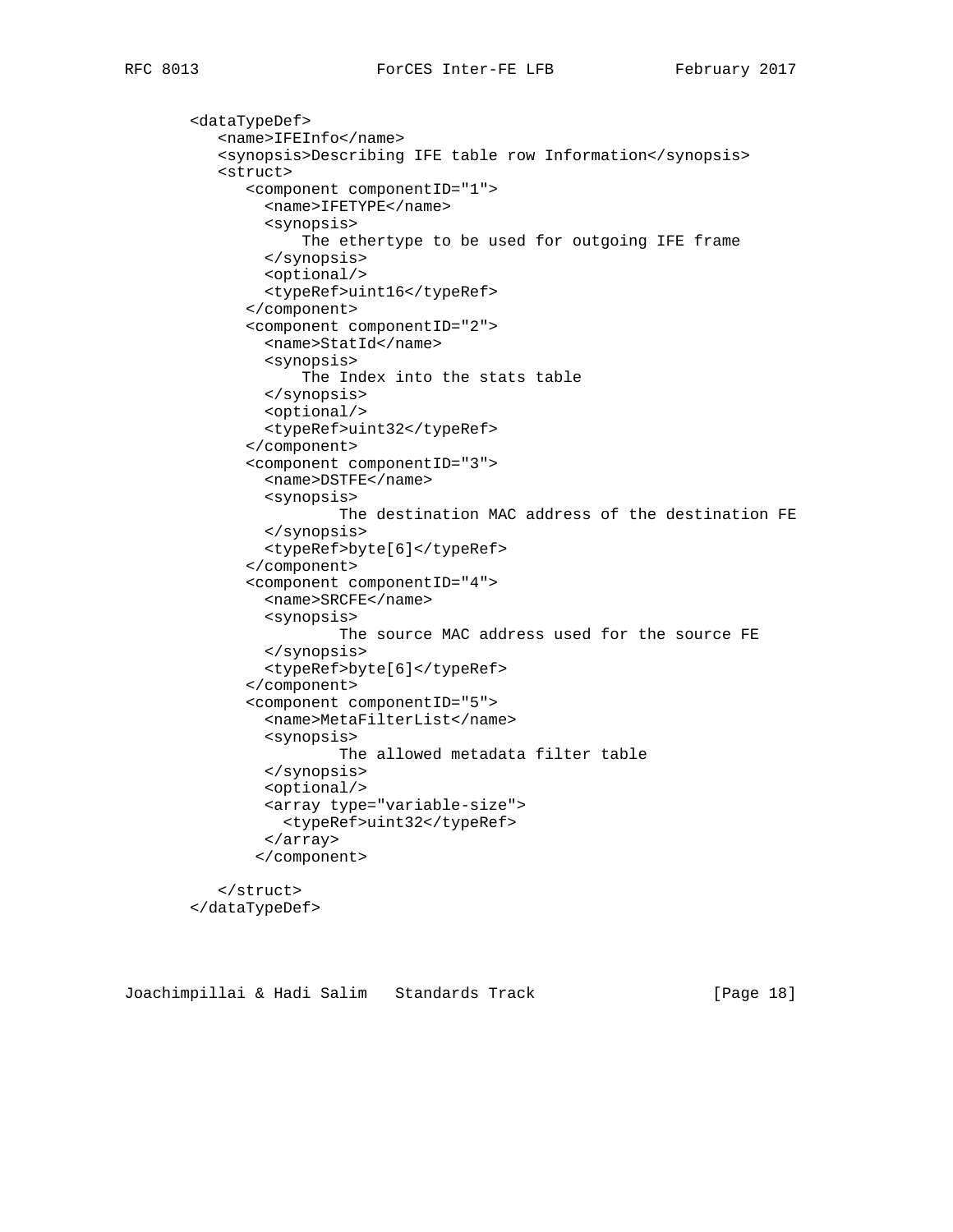```
 </dataTypeDefs>
<LFBClassDefs>
  <LFBClassDef LFBClassID="18">
    <name>IFE</name>
    <synopsis>
       This LFB describes IFE connectivity parameterization
    </synopsis>
    <version>1.0</version>
      <inputPorts>
        <inputPort group="true">
         <name>EgressInGroup</name>
         <synopsis>
                  The input port group of the egress side.
                  It expects any type of Ethernet frame.
         </synopsis>
         <expectation>
              <frameExpected>
              <ref>PacketAny</ref>
              </frameExpected>
         </expectation>
        </inputPort>
        <inputPort group="true">
         <name>IngressInGroup</name>
         <synopsis>
                  The input port group of the ingress side.
                  It expects an interFE-encapsulated Ethernet frame.
          </synopsis>
         <expectation>
              <frameExpected>
              <ref>InterFEFrame</ref>
              </frameExpected>
         </expectation>
      </inputPort>
     </inputPorts>
     <outputPorts>
       <outputPort>
         <name>OUT1</name>
         <synopsis>
              The output port of the egress side
         </synopsis>
```
Joachimpillai & Hadi Salim Standards Track [Page 19]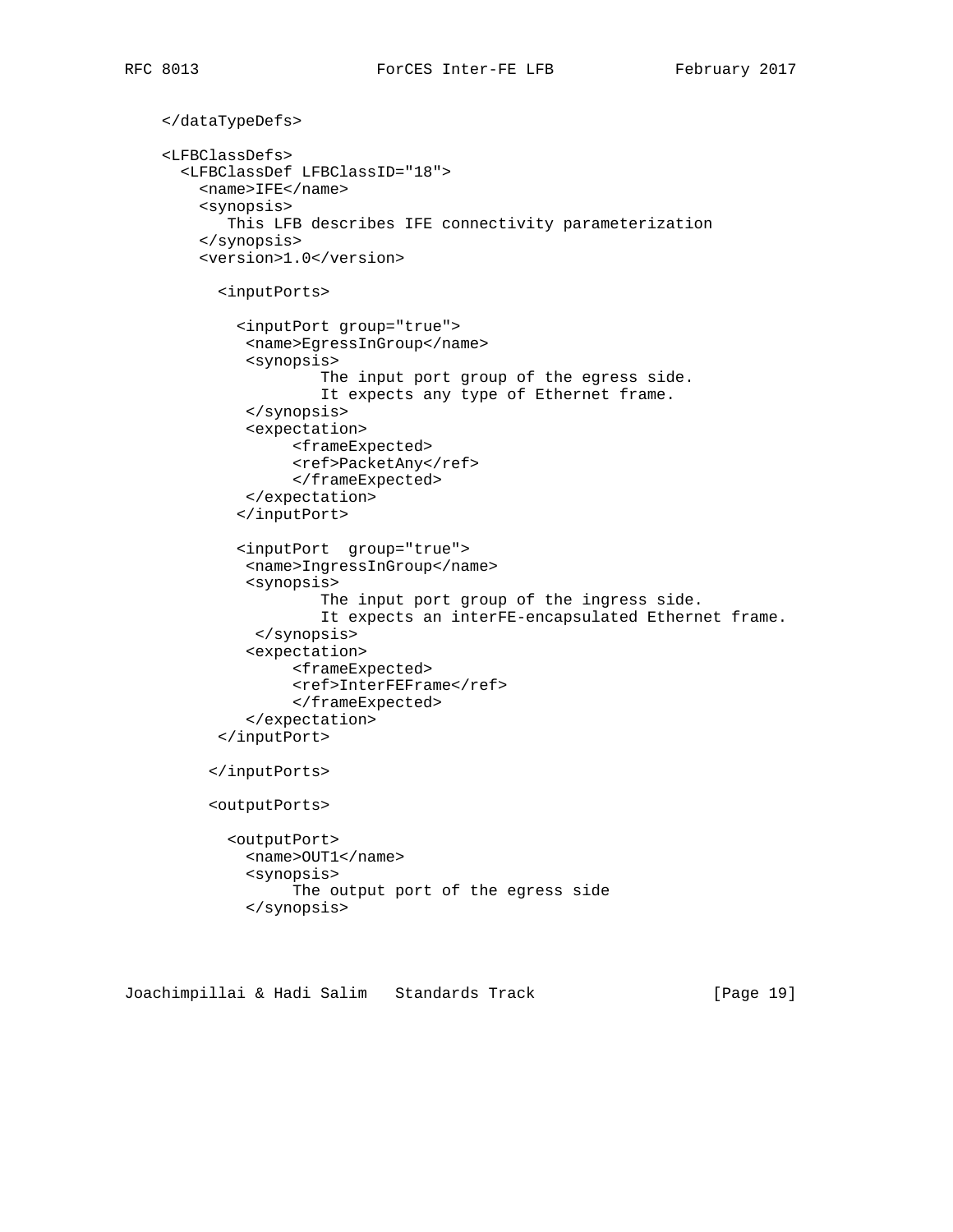```
 <product>
           <frameProduced>
              <ref>InterFEFrame</ref>
           </frameProduced>
        </product>
     </outputPort>
     <outputPort>
       <name>OUT2</name>
       <synopsis>
           The output port of the Ingress side
       </synopsis>
       <product>
          <frameProduced>
            <ref>PacketAny</ref>
          </frameProduced>
       </product>
    </outputPort>
    <outputPort>
      <name>EXCEPTIONOUT</name>
      <synopsis>
         The exception handling path
      </synopsis>
      <product>
         <frameProduced>
           <ref>PacketAny</ref>
         </frameProduced>
         <metadataProduced>
           <ref>ExceptionID</ref>
         </metadataProduced>
      </product>
   </outputPort>
</outputPorts>
<components>
   <component componentID="1" access="read-write">
      <name>IFETable</name>
      <synopsis>
         The table of all inter-FE relations
      </synopsis>
      <array type="variable-size">
         <typeRef>IFEInfo</typeRef>
      </array>
```

```
 </component>
```
Joachimpillai & Hadi Salim Standards Track [Page 20]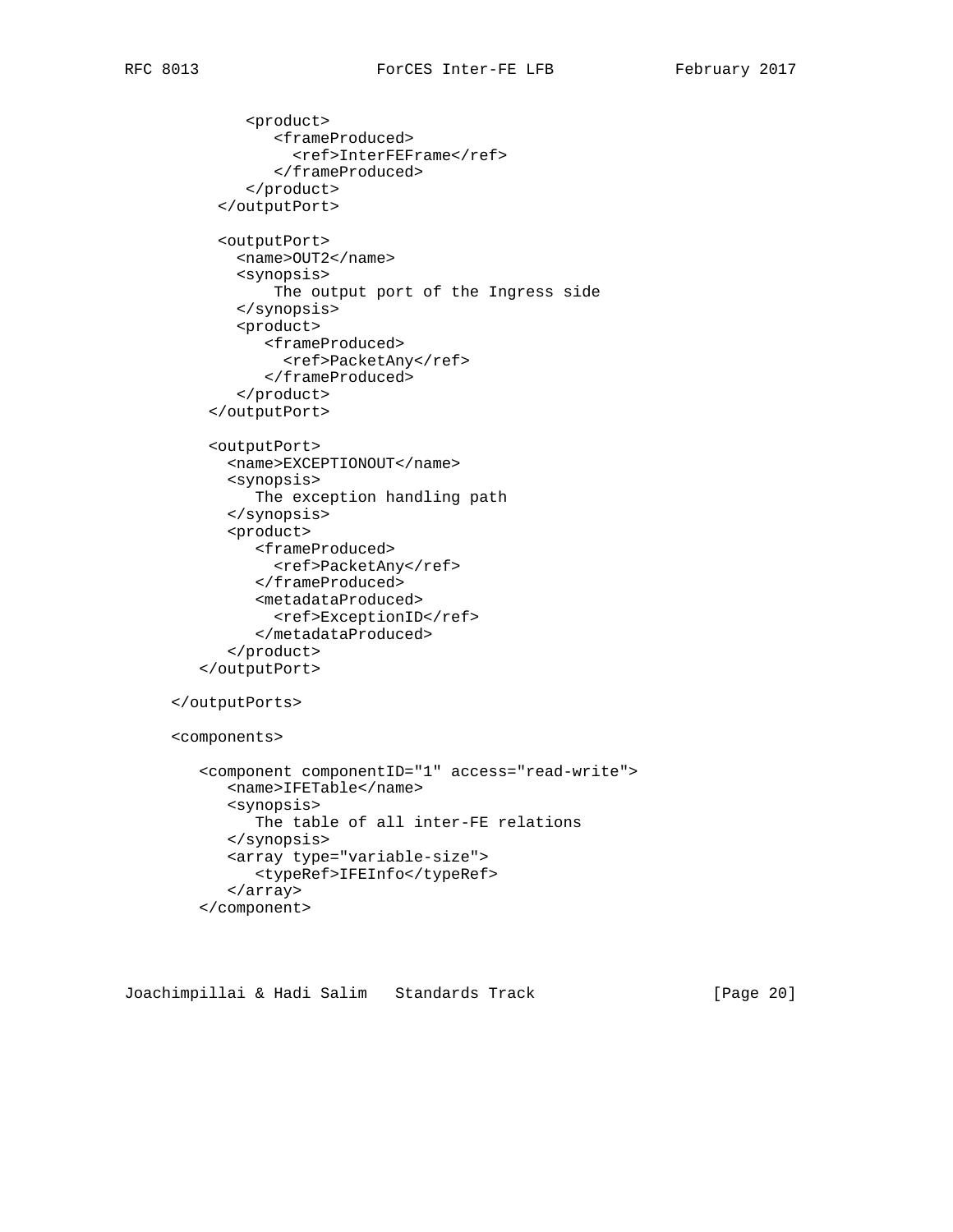<component componentID="2" access="read-only"> <name>IFEStats</name> <synopsis> The stats corresponding to the IFETable table </synopsis> <typeRef>bstats</typeRef> </component> </components>

 </LFBClassDef> </LFBClassDefs>

</LFBLibrary>

# Figure 8: Inter-FE LFB XML

7. IANA Considerations

 IANA has registered the following LFB class name in the "Logical Functional Block (LFB) Class Names and Class Identifiers" subregistry of the "Forwarding and Control Element Separation (ForCES)" registry <https://www.iana.org/assignments/forces>.

| LFB Class<br>Identifier | LFB<br>Class<br>Name | LFB<br>Version | Description                                                                 | Reference        |
|-------------------------|----------------------|----------------|-----------------------------------------------------------------------------|------------------|
| 1 8                     | IFE                  | 1.0            | An IFE LFB to<br>standardize inter-FE<br>LFB for ForCES<br>Network Elements | This<br>document |

Logical Functional Block (LFB) Class Names and Class Identifiers

# 8. IEEE Assignment Considerations

 This memo includes a request for a new Ethernet protocol type as described in Section 5.2.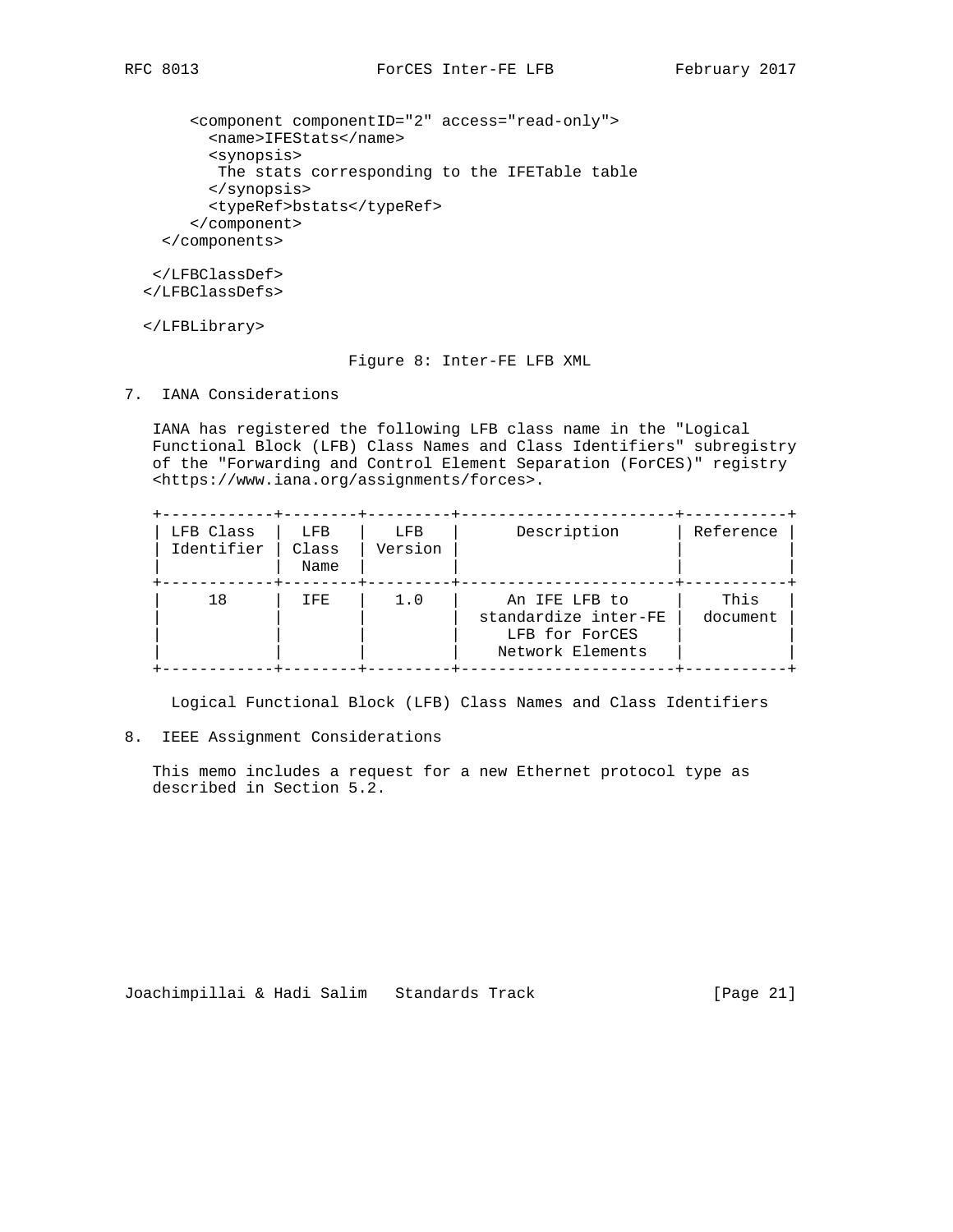# 9. Security Considerations

 The FEs involved in the inter-FE LFB belong to the same NE and are within the scope of a single administrative Ethernet LAN private network. While trust of policy in the control and its treatment in the datapath exists already, an inter-FE LFB implementation SHOULD support security services provided by Media Access Control Security (MACsec) [ieee8021ae]. MACsec is not currently sufficiently widely deployed in traditional packet processing hardware although it is present in newer versions of the Linux kernel (which will be widely deployed) [linux-macsec]. Over time, we expect that most FEs will be able to support MACsec.

 MACsec provides security services such as a message authentication service and an optional confidentiality service. The services can be configured manually or automatically using the MACsec Key Agreement (MKA) over the IEEE 802.1x [ieee8021x] Extensible Authentication Protocol (EAP) framework. It is expected that FE implementations are going to start with shared keys configured from the control plane but progress to automated key management.

 The following are the MACsec security mechanisms that need to be in place for the inter-FE LFB:

- o Security mechanisms are NE-wide for all FEs. Once the security is turned on, depending upon the chosen security level (e.g., Authentication, Confidentiality), it will be in effect for the inter-FE LFB for the entire duration of the session.
- o An operator SHOULD configure the same security policies for all participating FEs in the NE cluster. This will ensure uniform operations and avoid unnecessary complexity in policy configuration. In other words, the Security Association Keys (SAKs) should be pre-shared. When using MKA, FEs must identify themselves with a shared Connectivity Association Key (CAK) and Connectivity Association Key Name (CKN). EAP-TLS SHOULD be used as the EAP method.
- o An operator SHOULD configure the strict validation mode, i.e., all non-protected, invalid, or non-verifiable frames MUST be dropped.

 It should be noted that given the above choices, if an FE is compromised, an entity running on the FE would be able to fake inter- FE or modify its content, causing bad outcomes.

Joachimpillai & Hadi Salim Standards Track [Page 22]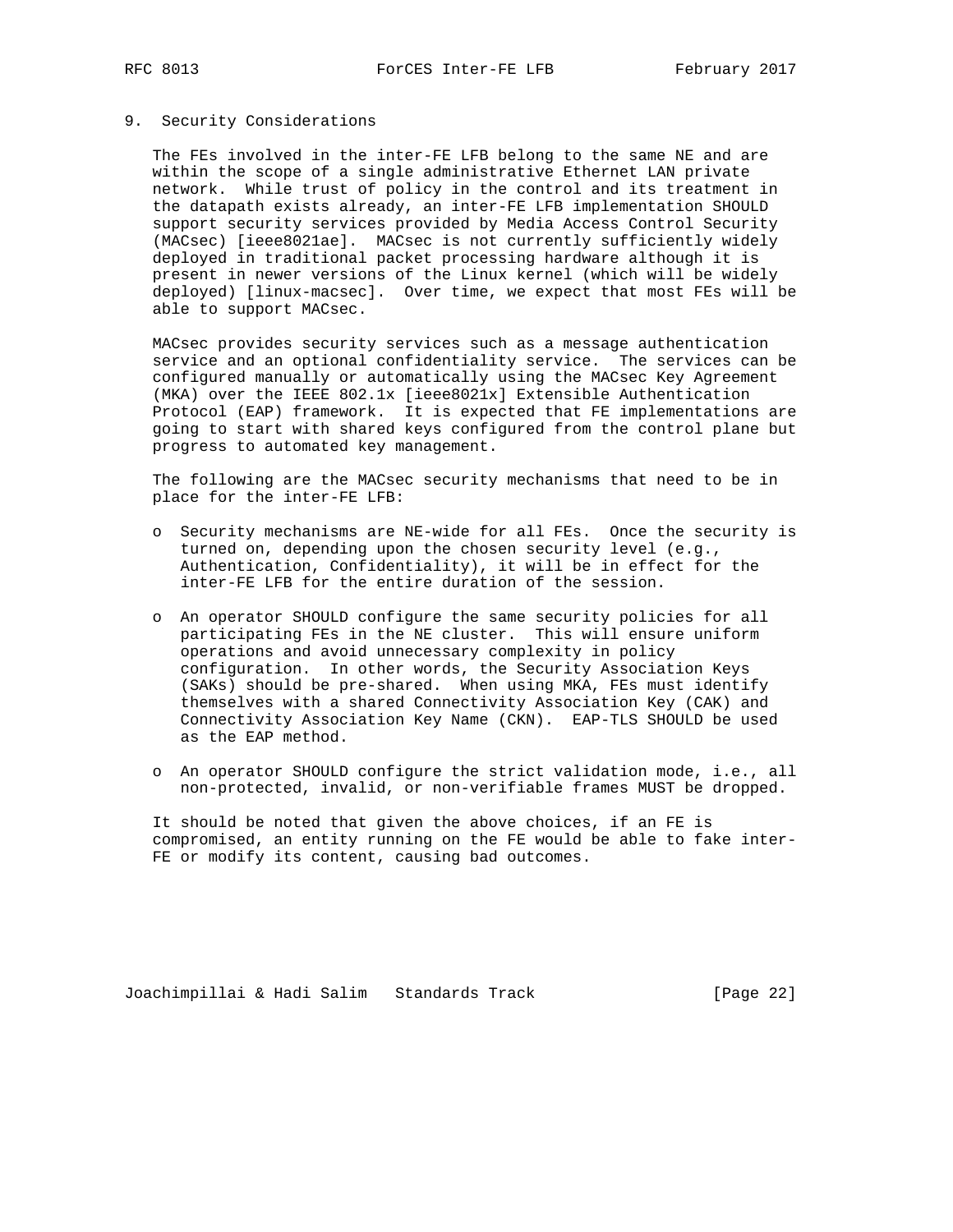# 10. References

10.1. Normative References

[ieee8021ae]

 IEEE, "IEEE Standard for Local and metropolitan area networks Media Access Control (MAC) Security", IEEE 802.1AE-2006, DOI 10.1109/IEEESTD.2006.245590, <http://ieeexplore.ieee.org/document/1678345/>.

#### [ieee8021x]

 IEEE, "IEEE Standard for Local and metropolitan area networks - Port-Based Network Access Control.", IEEE 802.1X-2010, DOI 10.1109/IEEESTD.2010.5409813, <http://ieeexplore.ieee.org/document/5409813/>.

- [RFC2119] Bradner, S., "Key words for use in RFCs to Indicate Requirement Levels", BCP 14, RFC 2119, DOI 10.17487/RFC2119, March 1997, <http://www.rfc-editor.org/info/rfc2119>.
- [RFC5810] Doria, A., Ed., Hadi Salim, J., Ed., Haas, R., Ed., Khosravi, H., Ed., Wang, W., Ed., Dong, L., Gopal, R., and J. Halpern, "Forwarding and Control Element Separation (ForCES) Protocol Specification", RFC 5810, DOI 10.17487/RFC5810, March 2010, <http://www.rfc-editor.org/info/rfc5810>.
- [RFC5811] Hadi Salim, J. and K. Ogawa, "SCTP-Based Transport Mapping Layer (TML) for the Forwarding and Control Element Separation (ForCES) Protocol", RFC 5811, DOI 10.17487/RFC5811, March 2010, <http://www.rfc-editor.org/info/rfc5811>.
- [RFC5812] Halpern, J. and J. Hadi Salim, "Forwarding and Control Element Separation (ForCES) Forwarding Element Model", RFC 5812, DOI 10.17487/RFC5812, March 2010, <http://www.rfc-editor.org/info/rfc5812>.
- [RFC7391] Hadi Salim, J., "Forwarding and Control Element Separation (ForCES) Protocol Extensions", RFC 7391, DOI 10.17487/RFC7391, October 2014, <http://www.rfc-editor.org/info/rfc7391>.
- [RFC7408] Haleplidis, E., "Forwarding and Control Element Separation (ForCES) Model Extension", RFC 7408, DOI 10.17487/RFC7408, November 2014, <http://www.rfc-editor.org/info/rfc7408>.

Joachimpillai & Hadi Salim Standards Track [Page 23]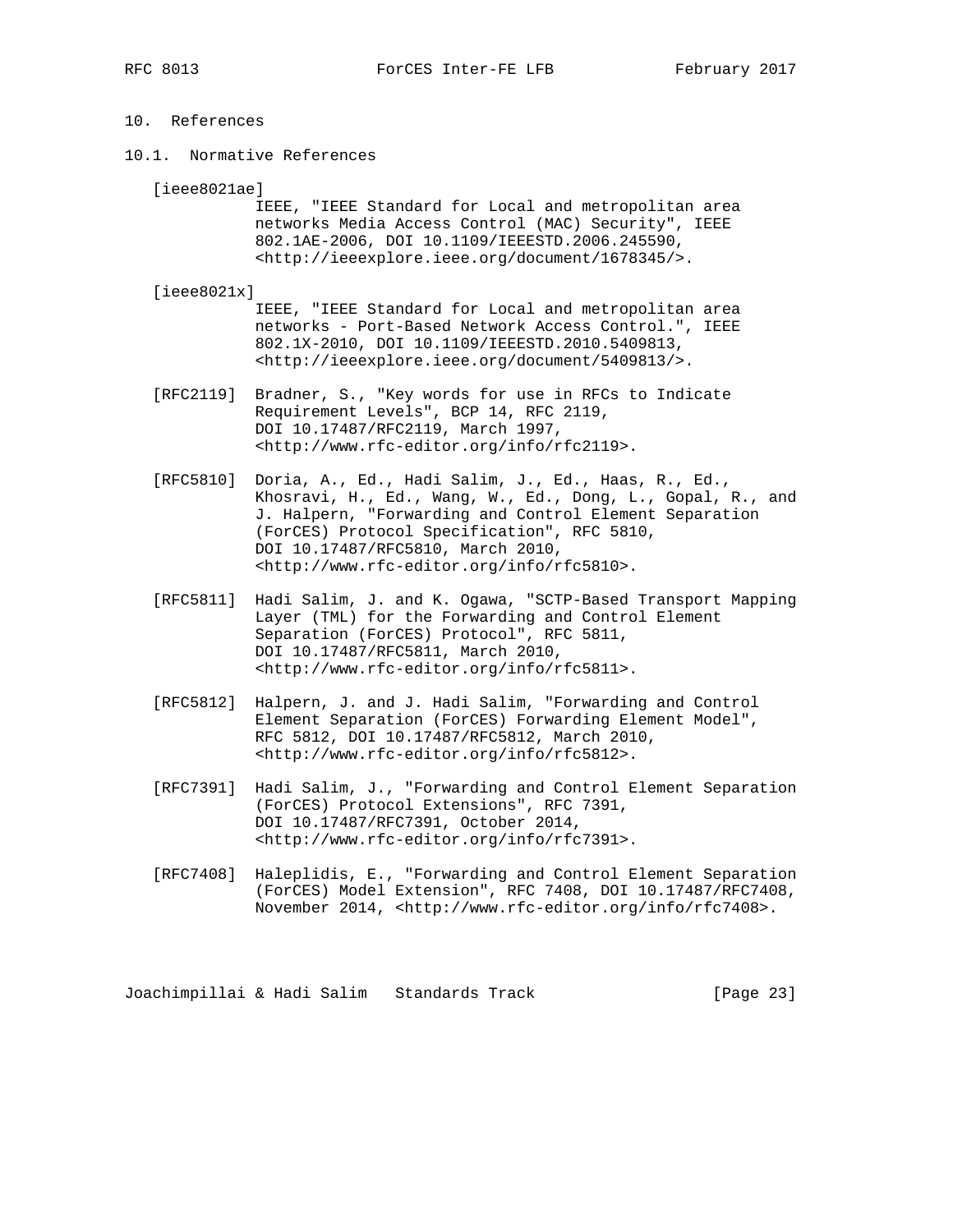# 10.2. Informative References

[brcm-higig]

Broadcom, "HiGig", <http://www.broadcom.com/products/ ethernet-communication-and-switching/switching/bcm56720>.

[circuit-b]

 Fairhurst, G., "Network Transport Circuit Breakers", Work in Progress, draft-ietf-tsvwg-circuit-breaker-15, April 2016.

- [linux-macsec] Dubroca, S., "MACsec: Encryption for the wired LAN", Netdev 11, Feb 2016.
- [linux-tc] Hadi Salim, J., "Linux Traffic Control Classifier-Action Subsystem Architecture", Netdev 01, Feb 2015.

 [RFC791] Postel, J., "Internet Protocol", STD 5, RFC 791, DOI 10.17487/RFC0791, September 1981, <http://www.rfc-editor.org/info/rfc791>.

- [RFC2460] Deering, S. and R. Hinden, "Internet Protocol, Version 6 (IPv6) Specification", RFC 2460, DOI 10.17487/RFC2460, December 1998, <http://www.rfc-editor.org/info/rfc2460>.
- [RFC3746] Yang, L., Dantu, R., Anderson, T., and R. Gopal, "Forwarding and Control Element Separation (ForCES) Framework", RFC 3746, DOI 10.17487/RFC3746, April 2004, <http://www.rfc-editor.org/info/rfc3746>.
- [RFC6956] Wang, W., Haleplidis, E., Ogawa, K., Li, C., and J. Halpern, "Forwarding and Control Element Separation (ForCES) Logical Function Block (LFB) Library", RFC 6956, DOI 10.17487/RFC6956, June 2013, <http://www.rfc-editor.org/info/rfc6956>.
- [tc-ife] Hadi Salim, J. and D. Joachimpillai, "Distributing Linux Traffic Control Classifier-Action Subsystem", Netdev 01, Feb 2015.

[UDP-GUIDE]

 Eggert, L., Fairhurst, G., and G. Shepherd, "UDP Usage Guidelines", Work in Progress, draft-ietf-tsvwg rfc5405bis-19, October 2016.

Joachimpillai & Hadi Salim Standards Track [Page 24]